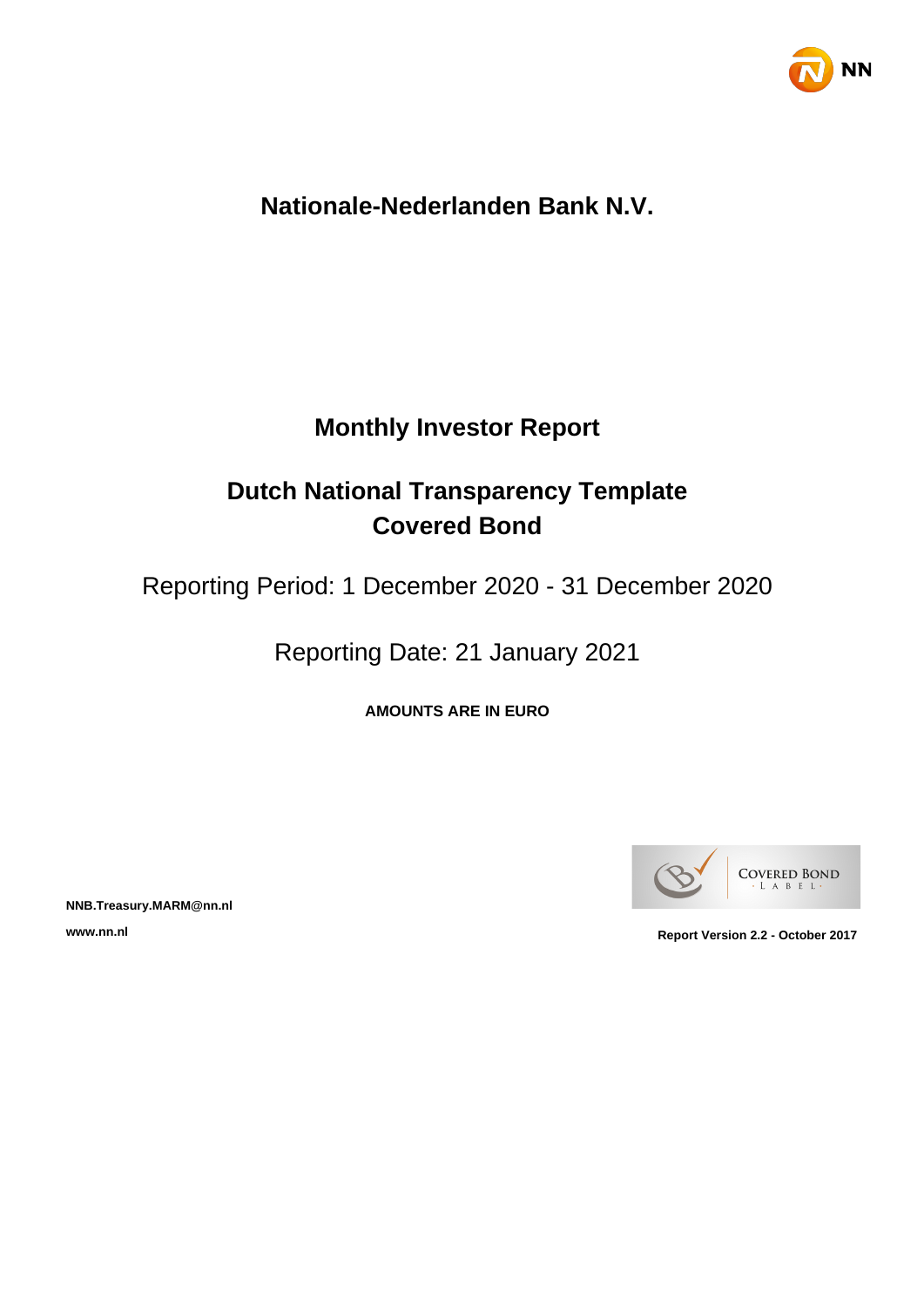#### **Table of Contents**

|                                                   | Page           |
|---------------------------------------------------|----------------|
| <b>Covered Bonds</b>                              | 3              |
| <b>Asset Cover Test</b>                           | $\overline{4}$ |
| <b>Counterparty Credit Ratings &amp; Triggers</b> | 5              |
| Ledgers & Investments                             | 6              |
| Regulatory Information                            | $\overline{7}$ |
| Stratifications                                   | 8              |
| Glossary                                          | 26             |
| Contact Information                               | 28             |
|                                                   |                |

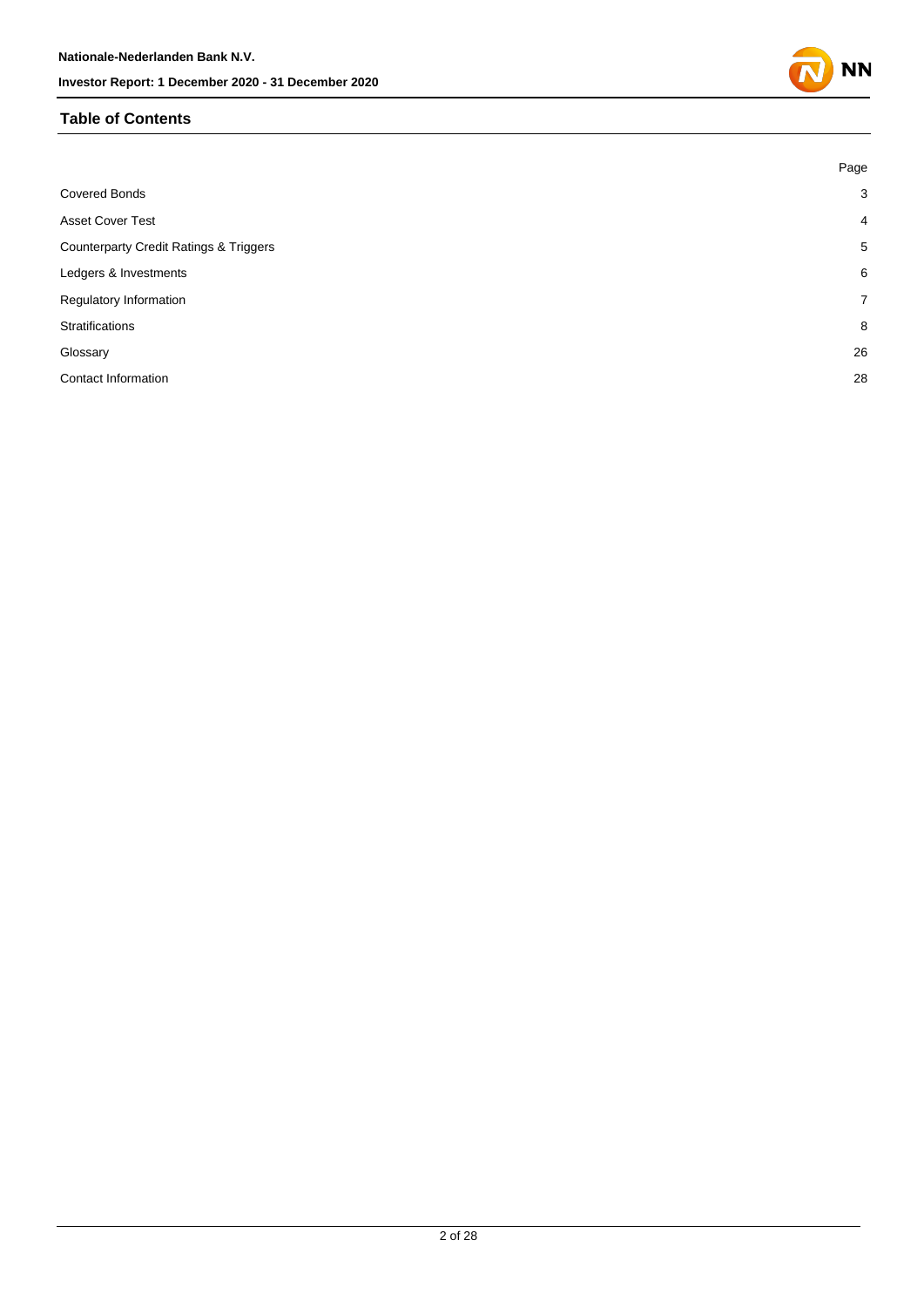

### **Covered Bonds**

| Series                | <b>ISIN</b>  | Currency   | <b>Initial Principal</b><br>Balance* | Outstanding<br>Amount* | Coupon  | <b>Issuance</b><br>Date | <b>Maturity</b><br>Date | <b>IRS Counterparty</b> | Redemption<br>Type | <b>LCR HQLA</b><br>Category |
|-----------------------|--------------|------------|--------------------------------------|------------------------|---------|-------------------------|-------------------------|-------------------------|--------------------|-----------------------------|
| <b>SB CB Series 1</b> | NL0015436072 | <b>EUR</b> | 500.000.000                          | 500.000.000            | 0.0100% | 08/07/20                | 08/07/30                |                         | <b>Bullet</b>      |                             |
| <b>SB CB Series 2</b> | NL0015614611 | <b>EUR</b> | 500,000,000                          | 500,000,000            | 0.0500% | 24/09/20                | 24/09/35                |                         | <b>Bullet</b>      |                             |
| <b>SB CB Series 3</b> | NL00150002A1 | <b>EUR</b> | 250.000.000                          | 250.000.000            | 0.0500% | 12/11/20                | 12/11/40                |                         | <b>Bullet</b>      |                             |

\* Amounts to be reported in the relevant currency, and also the euro-equivalent amounts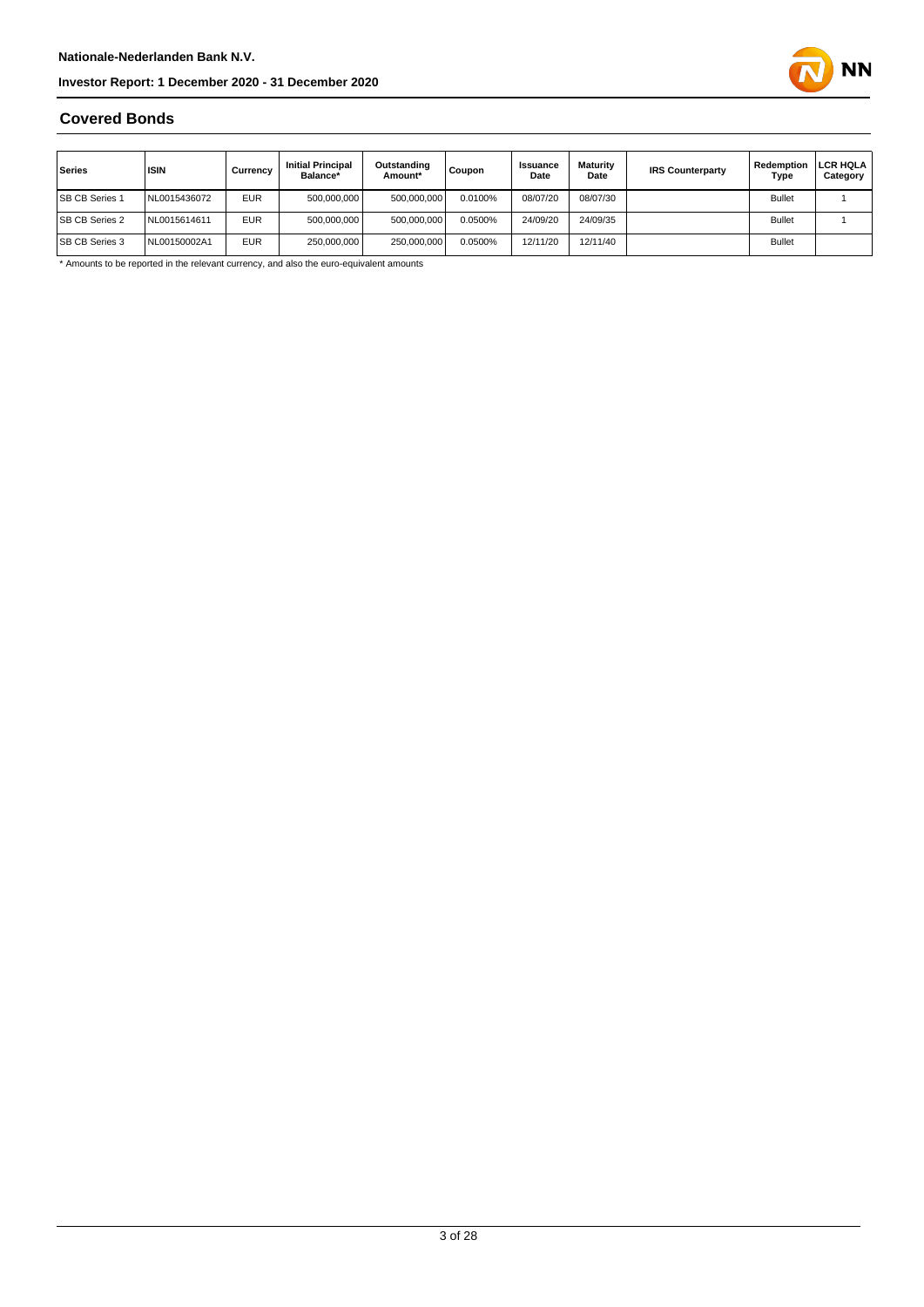#### **Asset Cover Test**

| <b>Asset Cover Test</b>                     |                  |
|---------------------------------------------|------------------|
| Α                                           | 1,490,808,060.11 |
| В                                           | 0.00             |
| C                                           | 700,000.00       |
| D                                           | 0.00             |
| Ζ                                           | 0.00             |
| $A+B+C+D-Z$                                 | 1,491,508,060.11 |
| Outstanding bonds                           | 1,250,000,000.00 |
| Pass/Fail                                   | Pass             |
| <b>ACT Cover Ratio</b>                      | 119.32%          |
| Parameters                                  |                  |
| Asset percentage                            | 96.50%           |
| Cap LTV Cut-Off indexed valuation % non-NHG | 80.00%           |
| Cap LTV Cut-Off indexed valuation % NHG     | 80.00%           |
| % of Index Increases                        | 90.00%           |
| % of Index Decreases                        | 100.00%          |
| Reserve Fund                                | 664,310.00       |
| Supplemental Liquidity Reserve Amount       | 0.00             |
| Deduction Set-Off                           | 23,564,540.06    |
| Ratings                                     |                  |
| S&P                                         | AAA              |
| Moody's                                     |                  |
| Fitch                                       |                  |
| Other                                       |                  |
| <b>UCITS</b> compliant                      | True             |
| CRR compliant                               | True             |
| <b>ECBC Label compliant</b>                 | True             |
| Overcollateralisation                       |                  |
| Legally required minimum OC                 | 5.00%            |
| Documented minimum OC                       | 0.00%            |
| Available Nominal OC                        | 24.05%           |

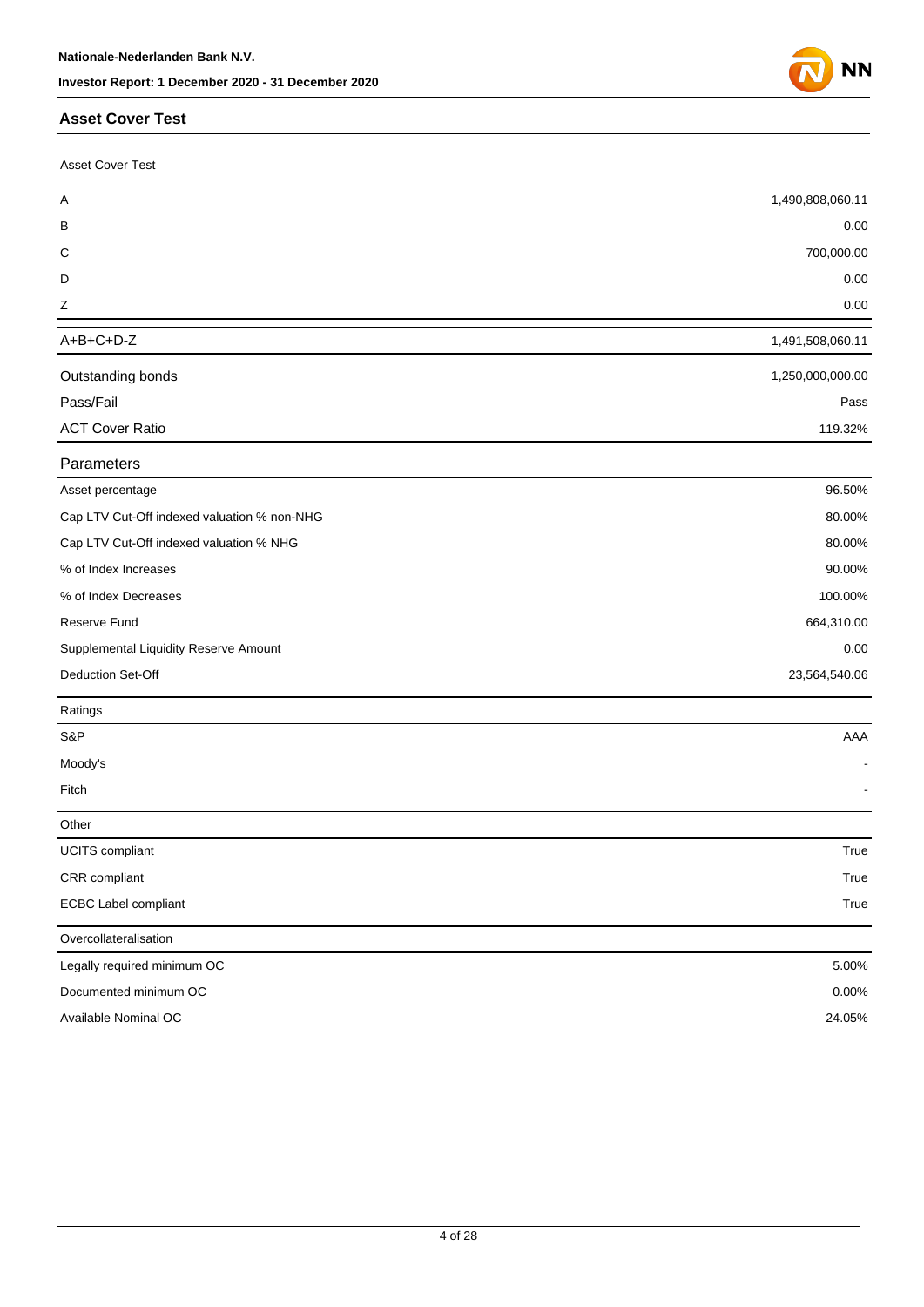

#### **Counterparty Credit Ratings & Triggers**

|                                                   |                                    | S&P (ST/LT)       |                   | Moody's (ST/LT)   |                   | Fitch (ST/LT)     |                   | <b>DBRS (ST/LT)</b> |                   |                                                                                                                                                     |  |
|---------------------------------------------------|------------------------------------|-------------------|-------------------|-------------------|-------------------|-------------------|-------------------|---------------------|-------------------|-----------------------------------------------------------------------------------------------------------------------------------------------------|--|
| Role                                              | Party                              | Rating<br>trigger | Current<br>rating | Rating<br>trigger | Current<br>rating | Rating<br>trigger | Current<br>rating | Rating<br>trigger   | Current<br>rating | Consequence if breached*                                                                                                                            |  |
| <b>CBC Account Bank</b>                           | N.V. Bank Nederlandse<br>Gemeenten | / BBB             | / AAA             |                   |                   |                   |                   |                     |                   | Another party (with sufficient<br>ratings) has to fulfill the CBC<br>Account Bank role or quarantee<br>the relevant CBC Account Bank<br>obligations |  |
| Issuer                                            | Nationale-Nederlanden<br>Bank N.V. | $/A$ -            | $/A$ -            |                   |                   |                   |                   |                     |                   | Reserve Account Trigger,<br>minimal required amount needs<br>to be posted on reserve fund<br>account                                                |  |
| Issuer                                            | Nationale-Nederlanden<br>Bank N.V. | $A-2$ / BBB       | $A-1/A-$          |                   |                   |                   |                   |                     |                   | Set off retail savings at issuer<br>account above deposit<br>guarantee scheme                                                                       |  |
| Seller Collection Account   ING Bank N.V.<br>Bank |                                    | BBB               | $/A+$             |                   |                   |                   |                   |                     |                   | Open escrow account in the<br>name of CBC and credit<br>expected cashflow amount on<br>next Calculation Date                                        |  |

\* Event is triggered if credit rating is below the rating as mentioned in the table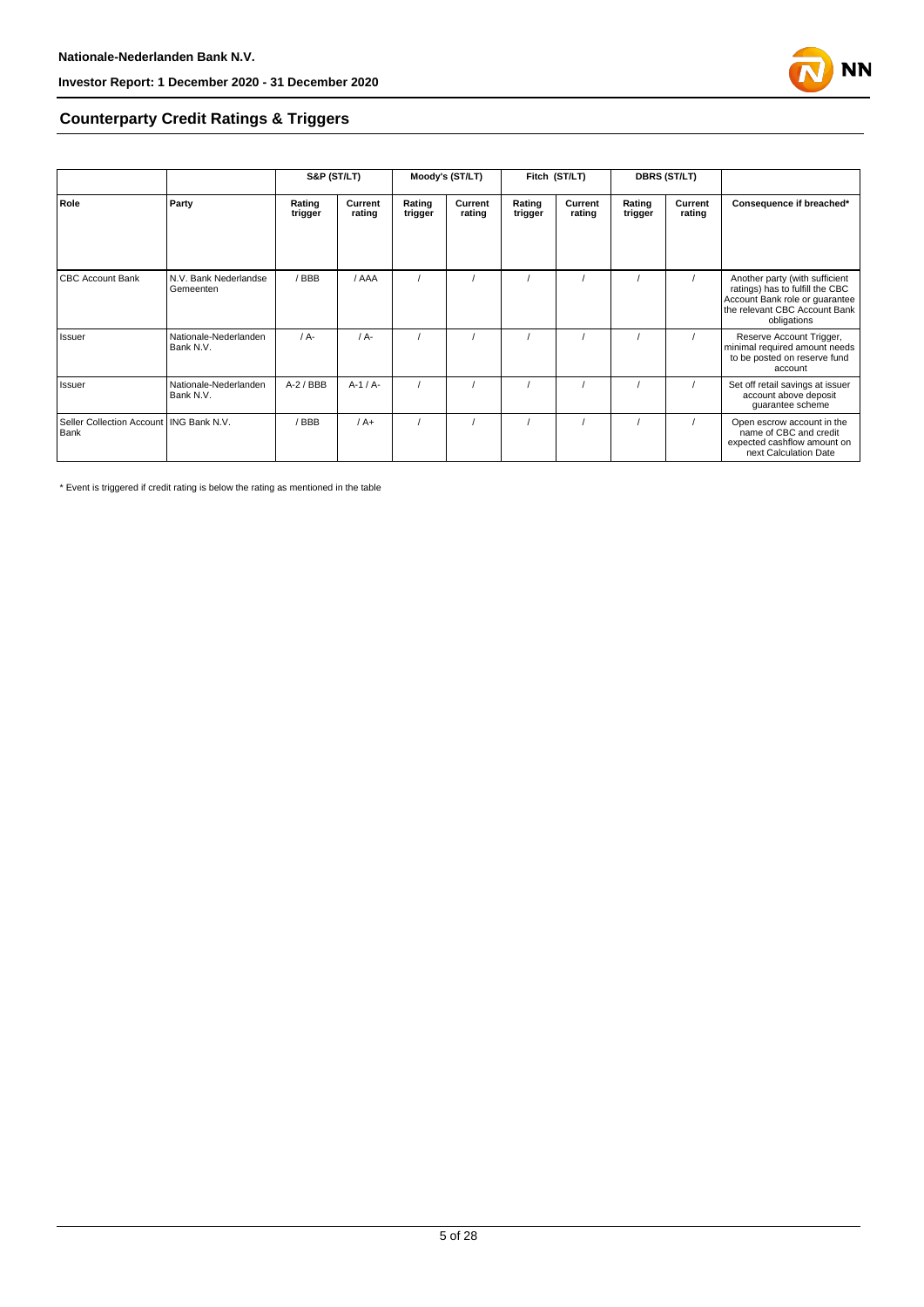

#### **Ledgers & Investments**

#### **Ledgers**

| lTotal                  | 700,000.00 |
|-------------------------|------------|
| Reserve Fund Ledger     | 700,000.00 |
| <b>Principal Ledger</b> | 0.00       |
| Revenue Ledger          | 0.00       |

#### **Investments**

| <b>Substitution Assets Balance</b> | 0.001 |
|------------------------------------|-------|
| Authorised Investments Balance     | 0.001 |
| <b>Total</b>                       | 0.001 |

#### **Liquidity Buffer**

| Outflows                          | 0.00 |
|-----------------------------------|------|
| <b>Required Liquidity Buffer</b>  | 0.00 |
|                                   |      |
| <b>Inflows</b>                    | 0.00 |
| Cash                              |      |
| <b>Bonds</b>                      |      |
| <b>Available Liquidity Buffer</b> | 0.00 |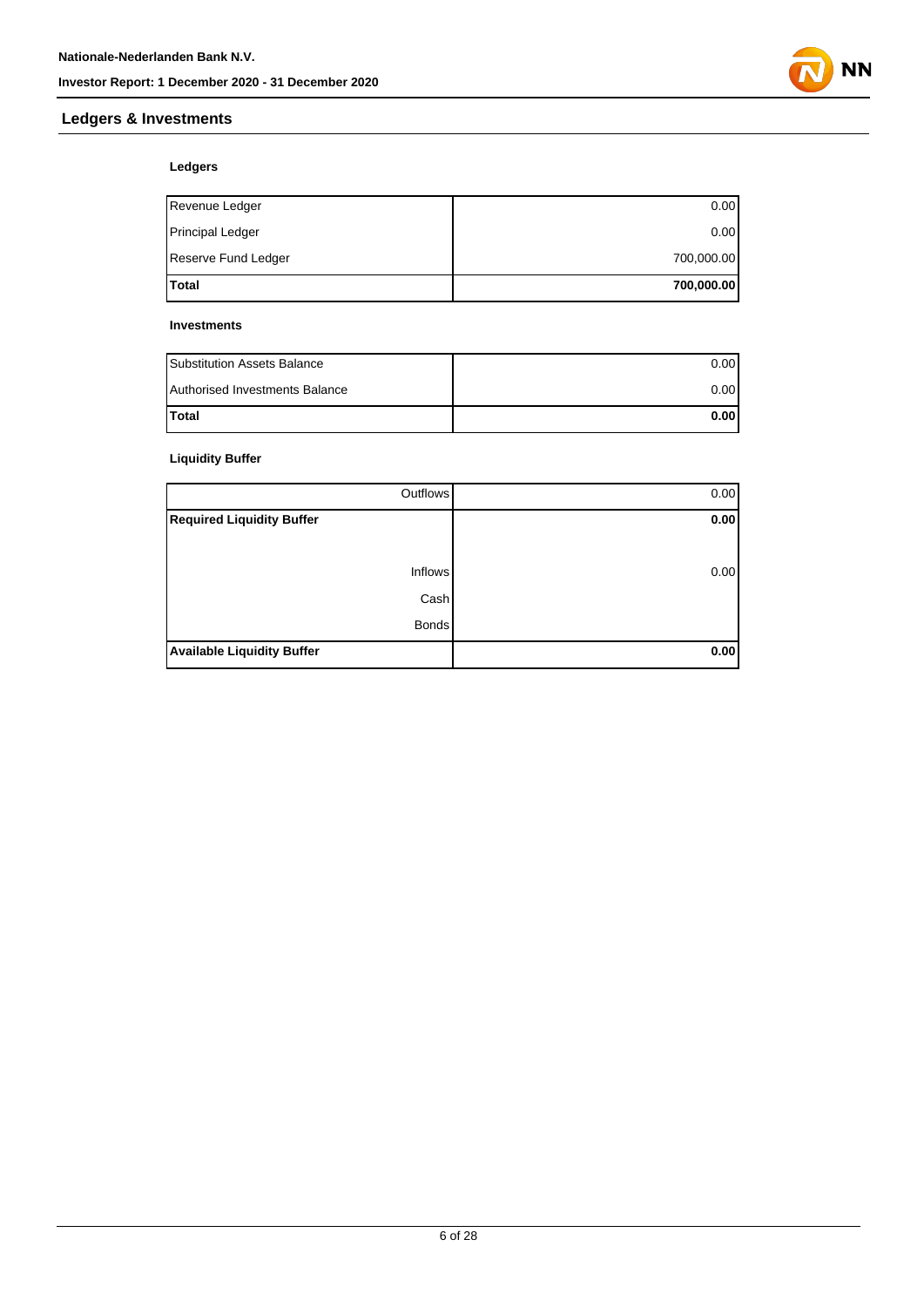

#### **Regulatory Information**

#### **CRR Article 129**

**Article 129 CRR "Exposures in the form of covered bonds" (7) Exposures in the form of covered bonds are eligible for preferential treatment, provided that the institution investing in the covered bonds can demonstrate to the competent authorities that: (a)** it receives portfolio information at least on: (i) the value of the covered pool and outstanding covered bonds; value of the cover pool table Portfolio characteristics value of the outstanding covered bonds table Covered Bonds (ii) the geographical distribution and type of cover assets, loan size, interest rate and currency risks; geographical distribution of cover assets table 14 Geographical Distribution type of cover assets table Portfolio Characteristics loan size table 3 Outstanding Loan Amount interest rate risk and currency risk table Covered Bonds for coupon and currency information of the covered bonds table 10 Coupon for coupons of mortgages table Counterparty Ratings & Triggers for IRS/TRS information See base prospectus for information about hedging Only EUR denominated mortgages: see BP (iii) the maturity structure of cover assets and covered bonds; and maturity structure of cover assets table 6 Legal Maturity maturity structure of covered bonds table Covered Bonds table Delinquencies

table Portfolio Characteristics

(iv) the percentage of loans more than ninety days past due;

(b) the issuer makes the information referred to in point (a) available to the institution at least semi annually.

#### **Overcollateralisation**

| Legally required minimum OC | table Asset Cover Test |
|-----------------------------|------------------------|
| Documented minimum OC       | table Asset Cover Test |
| Nominal OC                  | table Asset Cover Test |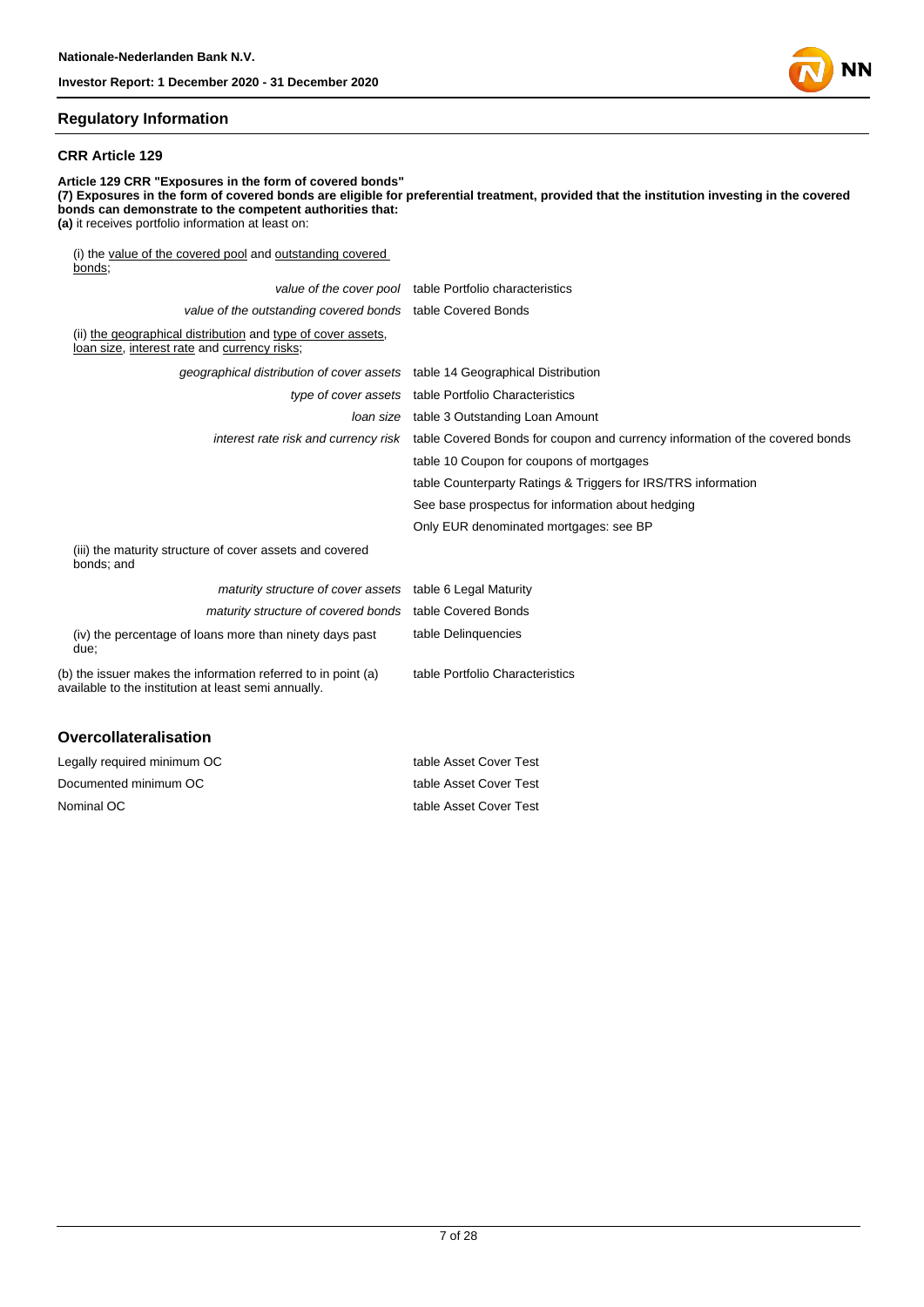## **Stratifications**

| <b>Portfolio Characteristics</b>                             |                             |
|--------------------------------------------------------------|-----------------------------|
| Principal amount                                             | 1,634,897,162.99            |
| Value of saving deposits                                     | 85,029,890.53               |
| Net principal balance                                        | 1,549,867,272.46            |
| <b>Construction Deposits</b>                                 | 1,827,103.58                |
| Net principal balance excl. Construction and Saving Deposits | 1,548,040,168.88            |
|                                                              |                             |
| Number of loans                                              | 6,689                       |
| Number of loanparts                                          | 15,388                      |
| Average principal balance (borrower)                         | 231,703.88                  |
| Average principal balance (loanpart)                         | 100,719.21                  |
| Weighted average current interest rate                       | 2.60%                       |
| Weighted average maturity (in years)                         | 31.00                       |
| Weighted average remaining time to interest reset (in years) | 12.17                       |
| Weighted average seasoning (in years)                        | 5.75                        |
| Weighted average CLTOMV                                      | 78.87%                      |
| Weighted average CLTIMV                                      | 64.93%                      |
| Maximum current interest rate                                | 7.30%                       |
| Minimum current interest rate                                | 0.84%                       |
|                                                              |                             |
| Type of cover assets:                                        | Dutch Residential Mortgages |
| Currency Portfolio:                                          | <b>EUR</b>                  |
| Frequency of publication National Transparancy Template:     | Monthly                     |

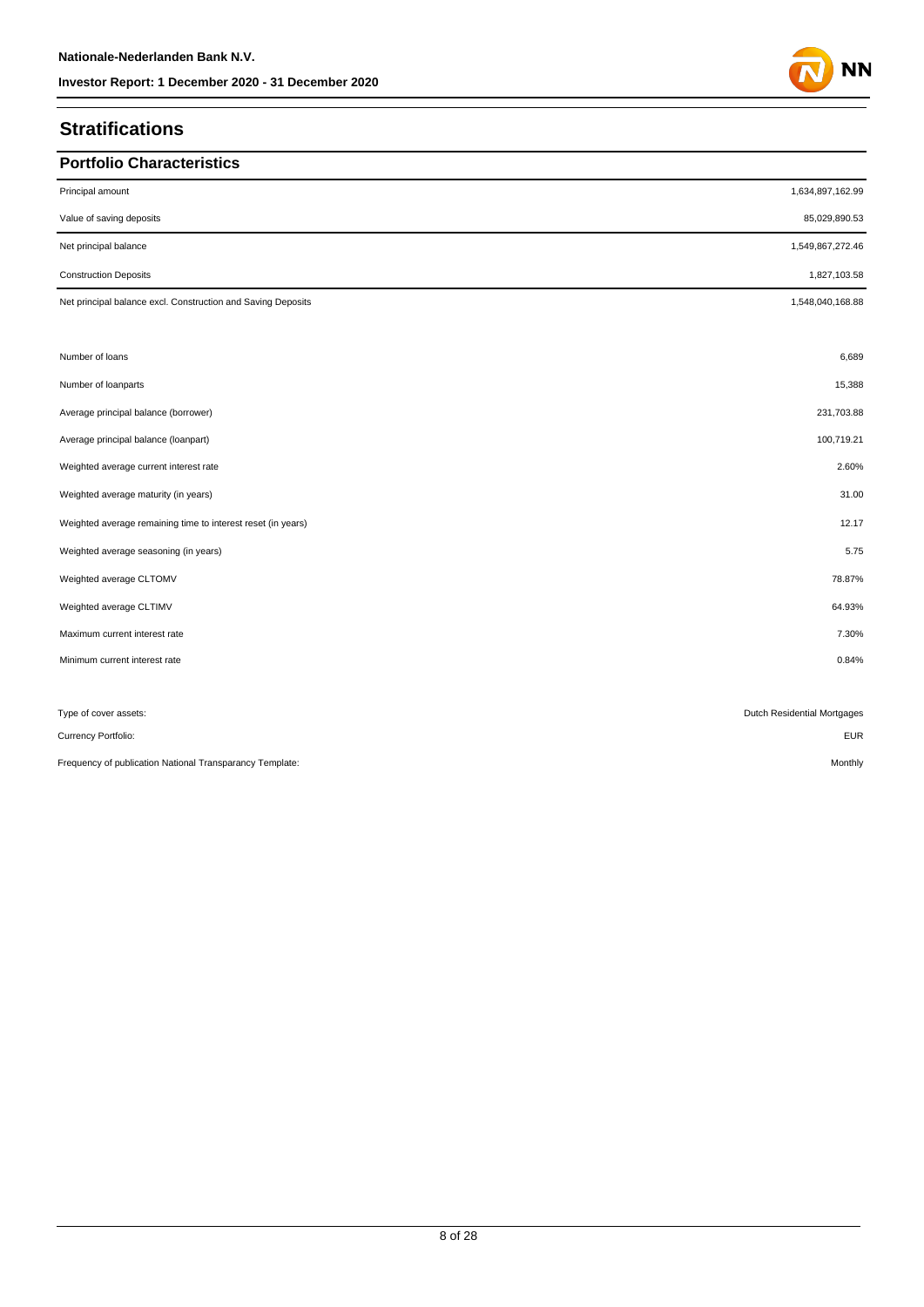## **1. Delinquencies**

| From $(>)$ | Until $($ <= $)$ | <b>Arrears Amount</b> | Aggregate<br><b>Outstanding Not.</b><br>Amount | % of Total | Nr of Mortgage<br>Loans | % of Total | Weighted<br>Average<br>Coupon | Weighted<br>Average<br><b>Maturity</b> | Weighted<br>Average<br><b>CLTIMV</b> |
|------------|------------------|-----------------------|------------------------------------------------|------------|-------------------------|------------|-------------------------------|----------------------------------------|--------------------------------------|
|            | Performing       | 0.00                  | ,545,481,108.25                                | 99.72%     | 6,670                   | 99.72%     | 2.60%                         | 30.97                                  | 64.78%                               |
| $\leq$     | 30 days          | 5,138.09              | 3,211,562.15                                   | 0.21%      | 12                      | 0.18%      | 2.42%                         | 33.41                                  | 69.35%                               |
| 30 days    | 60 days          | 4,323.50              | 1,026,620.63                                   | 0.07%      | 6                       | 0.09%      | 2.07%                         | 32.66                                  | 71.20%                               |
| 60 days    | 90 days          | 1,163.18              | 147,981.43                                     | 0.01%      |                         | 0.01%      | 2.20%                         | 28.50                                  | 72.67%                               |
| 90 days    | 120 days         | 0.00                  | 0.00                                           | 0.00%      | 0                       | 0.00%      | 0.00%                         | 0.00                                   | $0.00\%$                             |
| 120 days   | 150 days         | 0.00                  | 0.00                                           | 0.00%      | 0                       | 0.00%      | 0.00%                         | 0.00                                   | 0.00%                                |
| 150 days   | 180 days         | 0.00                  | 0.00                                           | 0.00%      | 0                       | 0.00%      | 0.00%                         | 0.00                                   | 0.00%                                |
| 180 days   | $\geq$           | 0.00                  | 0.00                                           | 0.00%      | $\mathbf 0$             | 0.00%      | 0.00%                         | 0.00                                   | 0.00%                                |
|            | Total            | 10,624.77             | 1,549,867,272.46                               | 100.00%    | 6,689                   | 100.00%    | 2.60%                         | 31.00                                  | 64.93%                               |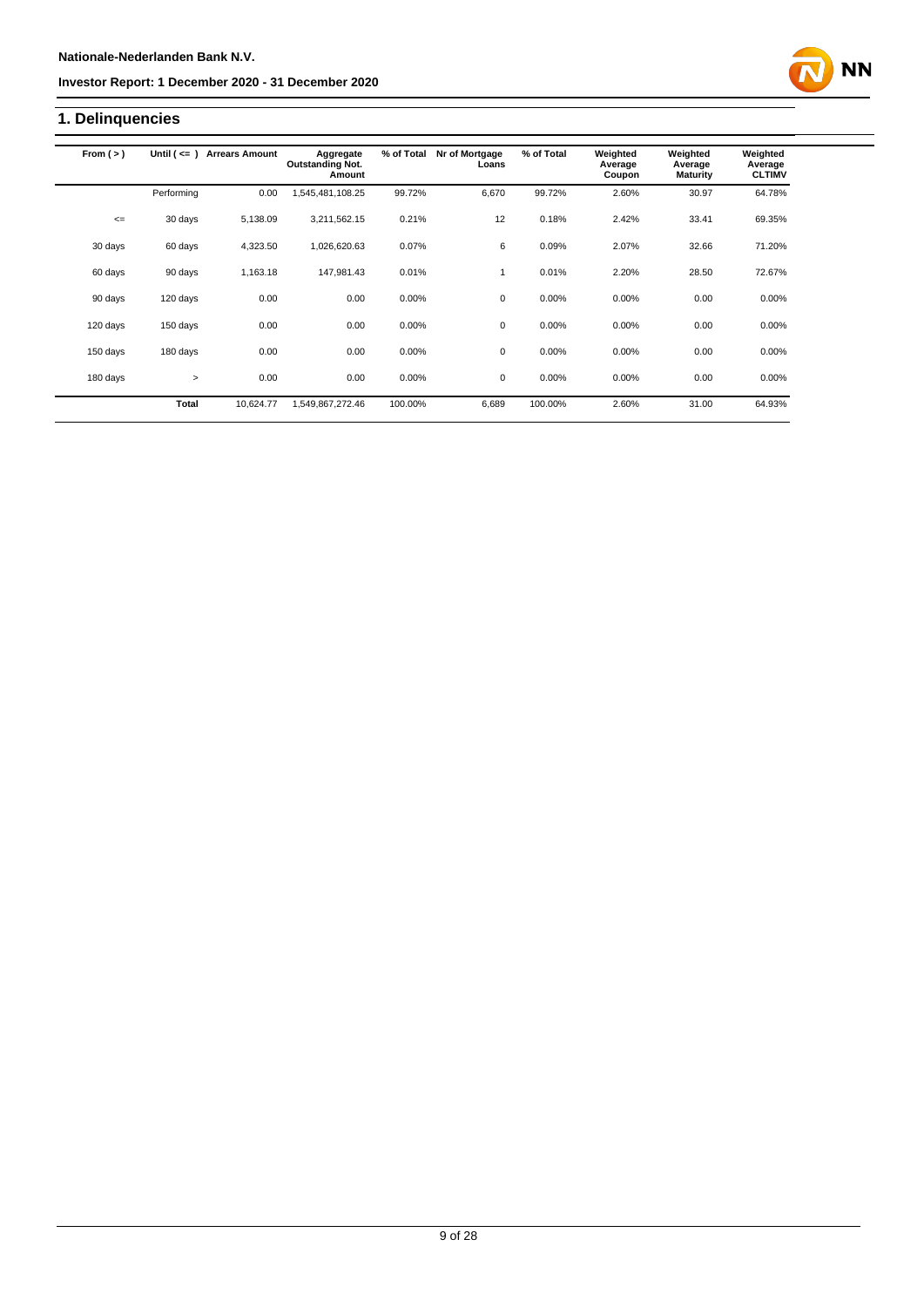

## **2. Redemption Type**

| Description         |              | Aggregate Outstanding<br>Amount | % of Total | Nr of<br>Loanparts | % of Total | Weighted<br>Average<br>Coupon | Weighted<br>Average<br>Maturity | Weighted<br>average<br><b>CLUMV</b> |
|---------------------|--------------|---------------------------------|------------|--------------------|------------|-------------------------------|---------------------------------|-------------------------------------|
| Annuity             |              | 653,273,579.83                  | 42.15%     | 6,180              | 40.16%     | 2.41%                         | 26.49                           | 71.68%                              |
| <b>Bank Savings</b> |              | 212.089.666.09                  | 13.68%     | 2,139              | 13.90%     | 3.08%                         | 16.72                           | 60.06%                              |
| Investment          |              | 41,939,449.21                   | 2.71%      | 222                | 1.44%      | 2.69%                         | 15.54                           | 62.07%                              |
| Interest Only       |              | 560.684.191.97                  | 36.18%     | 5,797              | 37.67%     | 2.65%                         | 44.88                           | 60.25%                              |
| Linear              |              | 34.241.953.05                   | 2.21%      | 366                | 2.38%      | 2.34%                         | 25.72                           | 65.61%                              |
| Life                |              | 37.269.203.01                   | 2.40%      | 444                | 2.89%      | 2.67%                         | 9.22                            | 52.24%                              |
| Savings             |              | 10.369.229.30                   | 0.67%      | 240                | 1.56%      | 3.06%                         | 11.75                           | 47.67%                              |
|                     | <b>Total</b> | 1.549.867.272.46                | 100.00%    | 15,388             | 100.00%    | 2.60%                         | 30.98                           | 64.93%                              |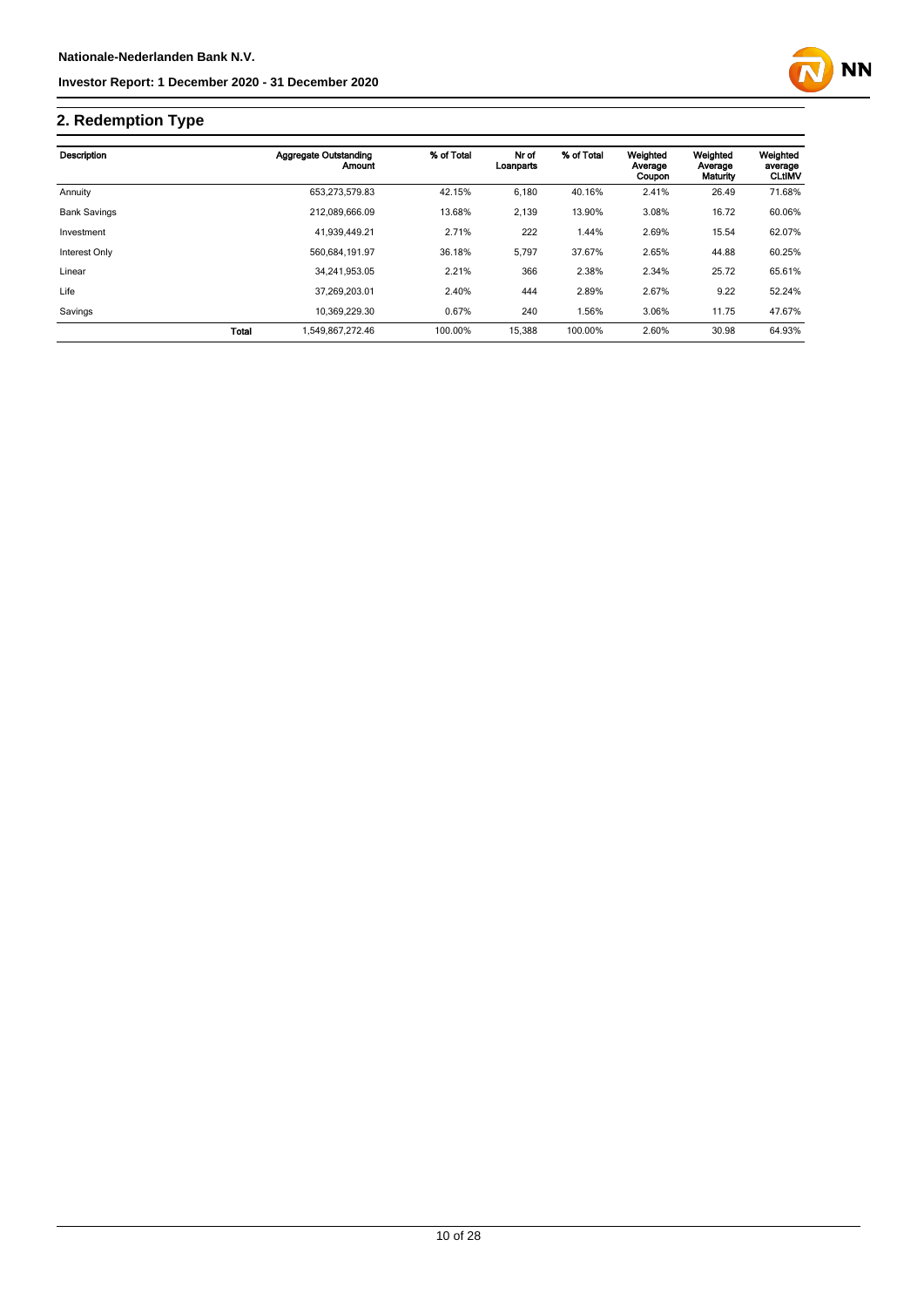## **3. Outstanding Loan Amount**

Maximum 989,408

| From $(>)$ - Until $(<=)$ |              | <b>Aggregate Outstanding</b><br>Amount | % of Total | Nr of Loans    | % of Total | Weighted<br>Average<br>Coupon | Weighted<br>Average<br><b>Maturity</b> | Weighted<br>average<br><b>CLtIMV</b> |
|---------------------------|--------------|----------------------------------------|------------|----------------|------------|-------------------------------|----------------------------------------|--------------------------------------|
| $= 25.000$                |              | 12,740.88                              | 0.00%      | $\overline{2}$ | 0.03%      | 3.20%                         | 9.04                                   | 1.73%                                |
| 25,000 - 50,000           |              | 542,482.11                             | 0.04%      | 12             | 0.18%      | 2.11%                         | 39.04                                  | 16.88%                               |
| 50,000 - 75,000           |              | 21,469,936.43                          | 1.39%      | 338            | 5.05%      | 2.67%                         | 46.62                                  | 24.62%                               |
| 75,000 - 100,000          |              | 36,618,945.15                          | 2.36%      | 413            | 6.17%      | 2.67%                         | 40.12                                  | 36.59%                               |
| 100,000 - 150,000         |              | 148, 131, 850. 19                      | 9.56%      | 1,165          | 17.42%     | 2.61%                         | 35.20                                  | 52.53%                               |
| 150,000 - 200,000         |              | 232,677,929.66                         | 15.01%     | 1,327          | 19.84%     | 2.56%                         | 32.41                                  | 61.63%                               |
| 200,000 - 250,000         |              | 256,223,755.39                         | 16.53%     | 1,141          | 17.06%     | 2.54%                         | 29.92                                  | 67.11%                               |
| 250,000 - 300,000         |              | 225,551,638.47                         | 14.55%     | 825            | 12.33%     | 2.59%                         | 30.24                                  | 68.09%                               |
| 300,000 - 350,000         |              | 168,803,918.72                         | 10.89%     | 521            | 7.79%      | 2.68%                         | 29.39                                  | 69.51%                               |
| 350,000 - 400,000         |              | 125, 181, 057.37                       | 8.08%      | 336            | 5.02%      | 2.64%                         | 28.91                                  | 70.77%                               |
| 400,000 - 450,000         |              | 79,513,238.87                          | 5.13%      | 188            | 2.81%      | 2.67%                         | 29.68                                  | 69.12%                               |
| 450,000 - 500,000         |              | 60,051,826.83                          | 3.87%      | 127            | 1.90%      | 2.67%                         | 26.37                                  | 71.03%                               |
| 500,000 - 550,000         |              | 39,867,491.80                          | 2.57%      | 76             | 1.14%      | 2.61%                         | 30.29                                  | 69.36%                               |
| 550,000 - 600,000         |              | 30,305,955.53                          | 1.96%      | 53             | 0.79%      | 2.53%                         | 29.95                                  | 71.34%                               |
| 600,000 - 650,000         |              | 19,941,408.02                          | 1.29%      | 32             | 0.48%      | 2.52%                         | 28.66                                  | 71.53%                               |
| 650,000 - 700,000         |              | 20,308,027.85                          | 1.31%      | 30             | 0.45%      | 2.41%                         | 30.05                                  | 70.32%                               |
| 700,000 - 750,000         |              | 17,423,655.85                          | 1.12%      | 24             | 0.36%      | 2.53%                         | 29.99                                  | 67.81%                               |
| 750,000 - 800,000         |              | 13, 179, 214. 32                       | 0.85%      | 17             | 0.25%      | 2.67%                         | 25.80                                  | 71.42%                               |
| 800,000 - 850,000         |              | 19,694,928.06                          | 1.27%      | 24             | 0.36%      | 2.64%                         | 29.48                                  | 67.36%                               |
| 850,000 - 900,000         |              | 16,587,116.17                          | 1.07%      | 19             | 0.28%      | 2.69%                         | 30.83                                  | 74.10%                               |
| 900,000 - 950,000         |              | 13,908,831.58                          | 0.90%      | 15             | 0.22%      | 2.69%                         | 29.24                                  | 69.77%                               |
| 950,000 - 1,000,000       |              | 3,871,323.21                           | 0.25%      | 4              | 0.06%      | 2.92%                         | 25.70                                  | 78.22%                               |
| >1.000.000                |              |                                        |            |                |            |                               |                                        |                                      |
| Unknown                   |              |                                        |            |                |            |                               |                                        |                                      |
|                           | <b>Total</b> | 1,549,867,272.46                       | 100.00%    | 6,689          | 100.00%    | 2.60%                         | 30.98                                  | 64.93%                               |
| Average                   | 311,429      |                                        |            |                |            |                               |                                        |                                      |
| Minimum                   | 1,107        |                                        |            |                |            |                               |                                        |                                      |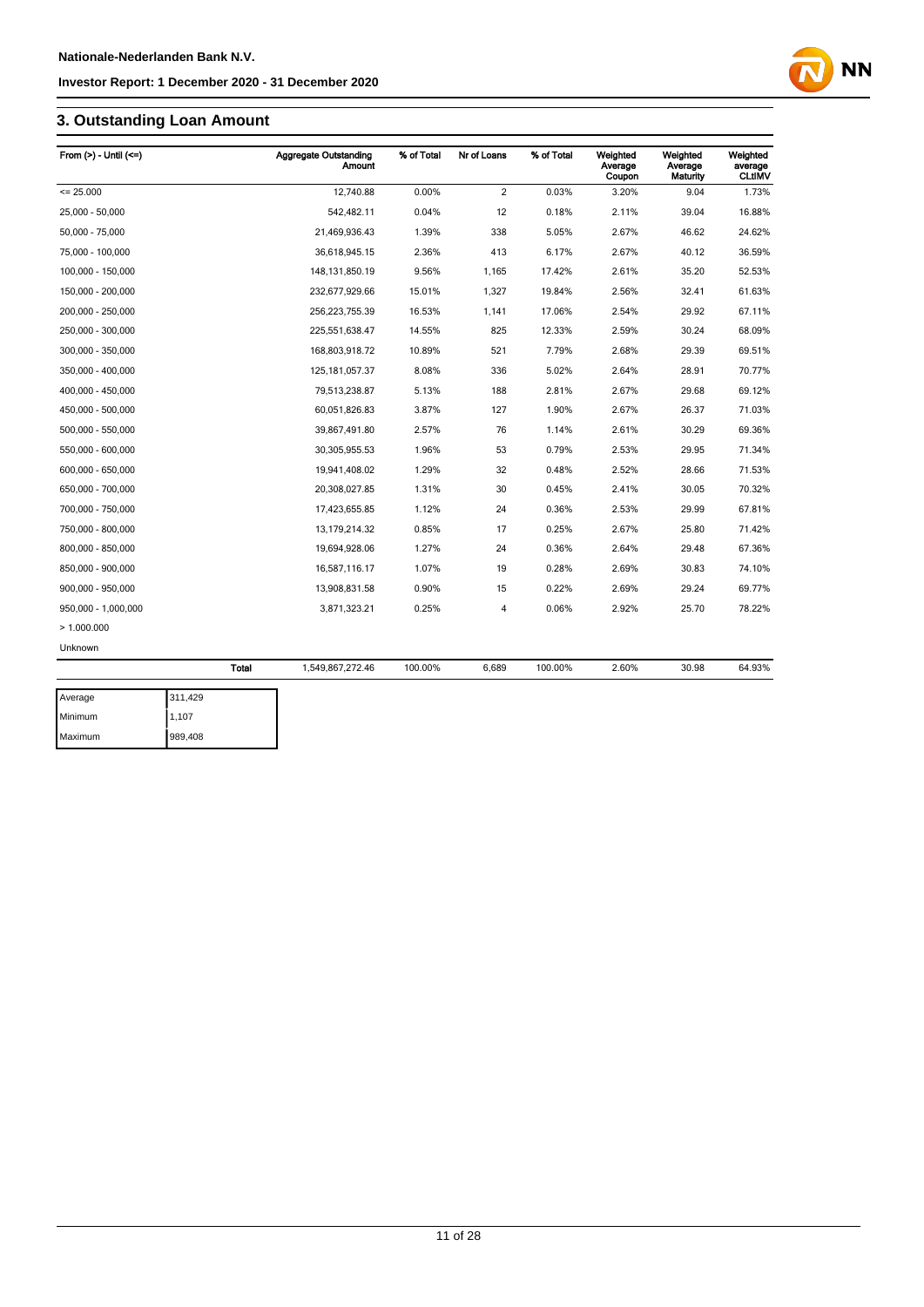## **4. Origination Year**

| From $(>=)$ - Until $($ |              | Aggregate Outstanding<br>Amount | % of Total | Nr of<br>Loanparts | % of Total | Weighted<br>Average<br>Coupon | Weighted<br>Average<br>Maturity | Weighted<br>average<br><b>CLtIMV</b> |
|-------------------------|--------------|---------------------------------|------------|--------------------|------------|-------------------------------|---------------------------------|--------------------------------------|
| < 1995                  |              | 2,990,671.17                    | 0.19%      | 63                 | 0.41%      | 2.99%                         | 49.05                           | 29.52%                               |
| 1995 - 1996             |              | 1,301,573.81                    | 0.08%      | 28                 | 0.18%      | 3.06%                         | 56.63                           | 28.72%                               |
| 1996 - 1997             |              | 3,021,812.97                    | 0.19%      | 68                 | 0.44%      | 2.78%                         | 42.34                           | 27.30%                               |
| 1997 - 1998             |              | 4,512,495.59                    | 0.29%      | 99                 | 0.64%      | 2.73%                         | 42.16                           | 34.11%                               |
| 1998 - 1999             |              | 7,418,416.95                    | 0.48%      | 133                | 0.86%      | 2.68%                         | 38.58                           | 40.72%                               |
| 1999 - 2000             |              | 13,271,320.40                   | 0.86%      | 221                | 1.44%      | 2.59%                         | 43.61                           | 38.74%                               |
| 2000 - 2001             |              | 5,406,946.21                    | 0.35%      | 95                 | 0.62%      | 2.46%                         | 51.80                           | 38.20%                               |
| 2001 - 2002             |              | 9,049,159.57                    | 0.58%      | 124                | 0.81%      | 2.90%                         | 48.27                           | 42.64%                               |
| 2002 - 2003             |              | 7,272,678.97                    | 0.47%      | 111                | 0.72%      | 2.88%                         | 53.34                           | 45.17%                               |
| 2003 - 2004             |              | 11,625,999.81                   | 0.75%      | 140                | 0.91%      | 2.76%                         | 51.81                           | 47.89%                               |
| 2004 - 2005             |              | 18,433,215.83                   | 1.19%      | 232                | 1.51%      | 2.76%                         | 51.83                           | 49.94%                               |
| 2005 - 2006             |              | 33,539,931.21                   | 2.16%      | 361                | 2.35%      | 2.60%                         | 43.57                           | 52.71%                               |
| 2006 - 2007             |              | 30,756,524.02                   | 1.98%      | 321                | 2.09%      | 2.87%                         | 37.11                           | 59.34%                               |
| 2007 - 2008             |              | 13,665,627.85                   | 0.88%      | 182                | 1.18%      | 3.11%                         | 56.01                           | 53.13%                               |
| 2008 - 2009             |              | 37,471,628.87                   | 2.42%      | 325                | 2.11%      | 2.68%                         | 49.13                           | 58.50%                               |
| 2009 - 2010             |              | 64,459,440.52                   | 4.16%      | 473                | 3.07%      | 2.70%                         | 33.26                           | 63.37%                               |
| 2010 - 2011             |              | 28,839,991.52                   | 1.86%      | 253                | 1.64%      | 2.43%                         | 55.77                           | 55.32%                               |
| 2011 - 2012             |              | 72,080,113.10                   | 4.65%      | 701                | 4.56%      | 2.75%                         | 49.57                           | 55.61%                               |
| 2012 - 2013             |              | 69,422,814.14                   | 4.48%      | 760                | 4.94%      | 3.20%                         | 40.02                           | 54.97%                               |
| 2013 - 2014             |              | 74,959,653.31                   | 4.84%      | 847                | 5.50%      | 3.36%                         | 20.69                           | 51.80%                               |
| 2014 - 2015             |              | 33,158,013.29                   | 2.14%      | 316                | 2.05%      | 3.34%                         | 22.13                           | 53.34%                               |
| 2015 - 2016             |              | 34,797,435.58                   | 2.25%      | 377                | 2.45%      | 3.02%                         | 22.33                           | 55.54%                               |
| 2016 - 2017             |              | 151,036,242.21                  | 9.75%      | 1,425              | 9.26%      | 2.75%                         | 24.19                           | 61.06%                               |
| 2017 - 2018             |              | 105,495,558.25                  | 6.81%      | 954                | 6.20%      | 2.68%                         | 24.04                           | 64.26%                               |
| 2018 - 2019             |              | 231,021,747.82                  | 14.91%     | 1,976              | 12.84%     | 2.56%                         | 26.44                           | 72.83%                               |
| 2019 - 2020             |              | 449,331,965.84                  | 28.99%     | 4,328              | 28.13%     | 2.22%                         | 27.34                           | 75.62%                               |
| $2020 =$                |              | 35,526,293.65                   | 2.29%      | 475                | 3.09%      | 1.84%                         | 27.83                           | 74.86%                               |
| Unknown                 |              |                                 |            |                    |            |                               |                                 |                                      |
|                         | <b>Total</b> | 1,549,867,272.46                | 100.00%    | 15,388             | 100.00%    | 2.60%                         | 30.98                           | 64.93%                               |

| <b>Weighted Average</b> | 2015 |
|-------------------------|------|
| Minimum                 | 1992 |
| Maximum                 | 2020 |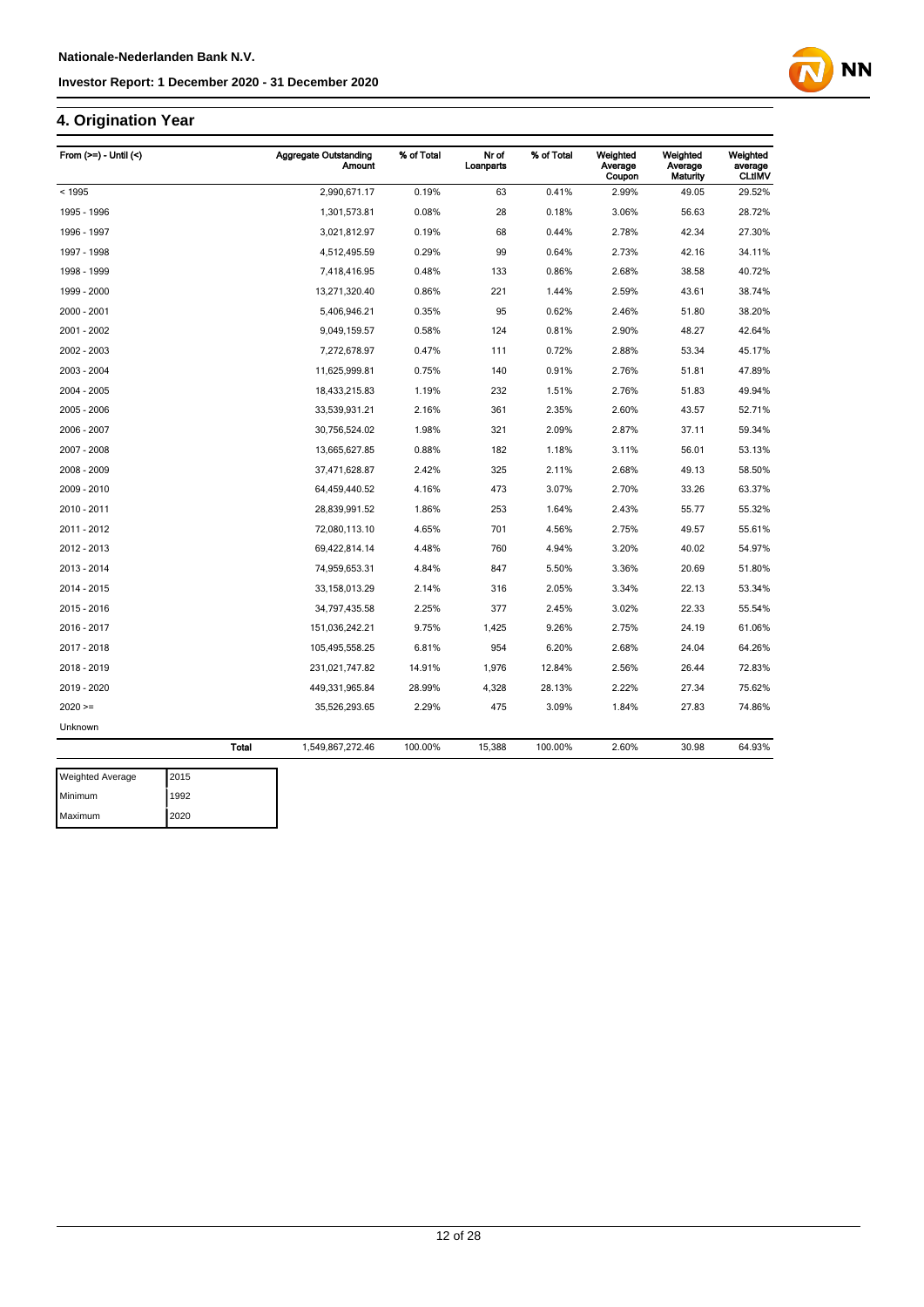

## **5. Seasoning**

Maximum 29 Years

| From $(>=)$ - Until $($ |              | <b>Aggregate Outstanding</b><br><b>Amount</b> | % of Total | Nr of<br>Loanparts | % of Total | Weighted<br>Average | Weighted<br>Average | Weighted<br>average |
|-------------------------|--------------|-----------------------------------------------|------------|--------------------|------------|---------------------|---------------------|---------------------|
|                         |              |                                               |            |                    |            | Coupon              | Maturity            | <b>CLtIMV</b>       |
| 1 Year                  |              | 18,860,287.56                                 | 1.22%      | 294                | 1.91%      | 1.90%               | 27.96               | 72.78%              |
| 1 Year - 2 Years        |              | 453,624,082.13                                | 29.27%     | 4,392              | 28.54%     | 2.20%               | 27.37               | 75.74%              |
| 2 Years - 3 Years       |              | 239,086,852.85                                | 15.43%     | 2,038              | 13.24%     | 2.56%               | 26.51               | 72.94%              |
| 3 Years - 4 Years       |              | 90,172,996.57                                 | 5.82%      | 837                | 5.44%      | 2.68%               | 23.89               | 64.01%              |
| 4 Years - 5 Years       |              | 167,478,632.69                                | 10.81%     | 1,555              | 10.11%     | 2.73%               | 24.28               | 61.67%              |
| 5 Years - 6 Years       |              | 36,006,578.02                                 | 2.32%      | 400                | 2.60%      | 3.02%               | 22.37               | 55.42%              |
| 6 Years - 7 Years       |              | 31,482,290.60                                 | 2.03%      | 289                | 1.88%      | 3.29%               | 22.24               | 54.13%              |
| 7 Years - 8 Years       |              | 76,833,473.59                                 | 4.96%      | 876                | 5.69%      | 3.37%               | 20.70               | 51.66%              |
| 8 Years - 9 Years       |              | 66,914,034.08                                 | 4.32%      | 739                | 4.80%      | 3.25%               | 39.29               | 54.63%              |
| 9 Years - 10 Years      |              | 72,994,716.30                                 | 4.71%      | 717                | 4.66%      | 2.74%               | 49.32               | 55.83%              |
| 10 Years - 11 Years     |              | 31,231,070.52                                 | 2.02%      | 262                | 1.70%      | 2.46%               | 55.28               | 55.85%              |
| 11 Years - 12 Years     |              | 61,357,373.65                                 | 3.96%      | 459                | 2.98%      | 2.68%               | 32.39               | 62.98%              |
| 12 Years - 13 Years     |              | 40,871,758.88                                 | 2.64%      | 343                | 2.23%      | 2.70%               | 48.84               | 59.16%              |
| 13 Years - 14 Years     |              | 12,625,717.93                                 | 0.81%      | 172                | 1.12%      | 3.07%               | 57.78               | 53.10%              |
| 14 Years - 15 Years     |              | 30,459,724.70                                 | 1.97%      | 321                | 2.09%      | 2.90%               | 37.26               | 59.28%              |
| 15 Years - 16 Years     |              | 34,511,813.37                                 | 2.23%      | 364                | 2.37%      | 2.61%               | 43.31               | 53.08%              |
| 16 Years - 17 Years     |              | 18,775,503.29                                 | 1.21%      | 240                | 1.56%      | 2.75%               | 51.82               | 50.17%              |
| 17 Years - 18 Years     |              | 11,753,946.08                                 | 0.76%      | 141                | 0.92%      | 2.76%               | 50.81               | 48.54%              |
| 18 Years - 19 Years     |              | 7,493,229.87                                  | 0.48%      | 109                | 0.71%      | 2.92%               | 54.77               | 45.24%              |
| 19 Years - 20 Years     |              | 9,379,158.61                                  | 0.61%      | 131                | 0.85%      | 2.87%               | 48.33               | 42.15%              |
| 20 Years - 21 Years     |              | 4,993,829.42                                  | 0.32%      | 90                 | 0.58%      | 2.35%               | 52.47               | 39.30%              |
| 21 Years - 22 Years     |              | 13,040,242.22                                 | 0.84%      | 214                | 1.39%      | 2.63%               | 42.80               | 38.78%              |
| 22 Years - 23 Years     |              | 7,706,706.74                                  | 0.50%      | 141                | 0.92%      | 2.66%               | 40.89               | 39.71%              |
| 23 Years - 24 Years     |              | 4,835,665.61                                  | 0.31%      | 104                | 0.68%      | 2.75%               | 41.55               | 34.61%              |
| 24 Years - 25 Years     |              | 2,922,461.63                                  | 0.19%      | 63                 | 0.41%      | 2.81%               | 41.44               | 27.64%              |
| 25 Years - 26 Years     |              | 1,382,773.94                                  | 0.09%      | 33                 | 0.21%      | 2.81%               | 53.87               | 28.26%              |
| 26 Years - 27 Years     |              | 1,246,401.03                                  | 0.08%      | 27                 | 0.18%      | 2.72%               | 57.93               | 24.04%              |
| 27 Years - 28 Years     |              | 795,609.44                                    | 0.05%      | 21                 | 0.14%      | 3.47%               | 39.53               | 30.86%              |
| 28 Years - 29 Years     |              | 1,018,996.63                                  | 0.07%      | 15                 | 0.10%      | 3.18%               | 47.67               | 35.31%              |
| 29 Years - 30 Years     |              | 11,344.51                                     | 0.00%      | 1                  | 0.01%      | 5.00%               | 78.92               | 32.59%              |
| 30 Years >=             |              |                                               |            |                    |            |                     |                     |                     |
| Unknown                 |              |                                               |            |                    |            |                     |                     |                     |
|                         | <b>Total</b> | 1,549,867,272.46                              | 100.00%    | 15,388             | 100.00%    | 2.60%               | 30.98               | 64.93%              |
|                         |              |                                               |            |                    |            |                     |                     |                     |
| <b>Weighted Average</b> | 6 Years      |                                               |            |                    |            |                     |                     |                     |
| Minimum                 | 0 Years      |                                               |            |                    |            |                     |                     |                     |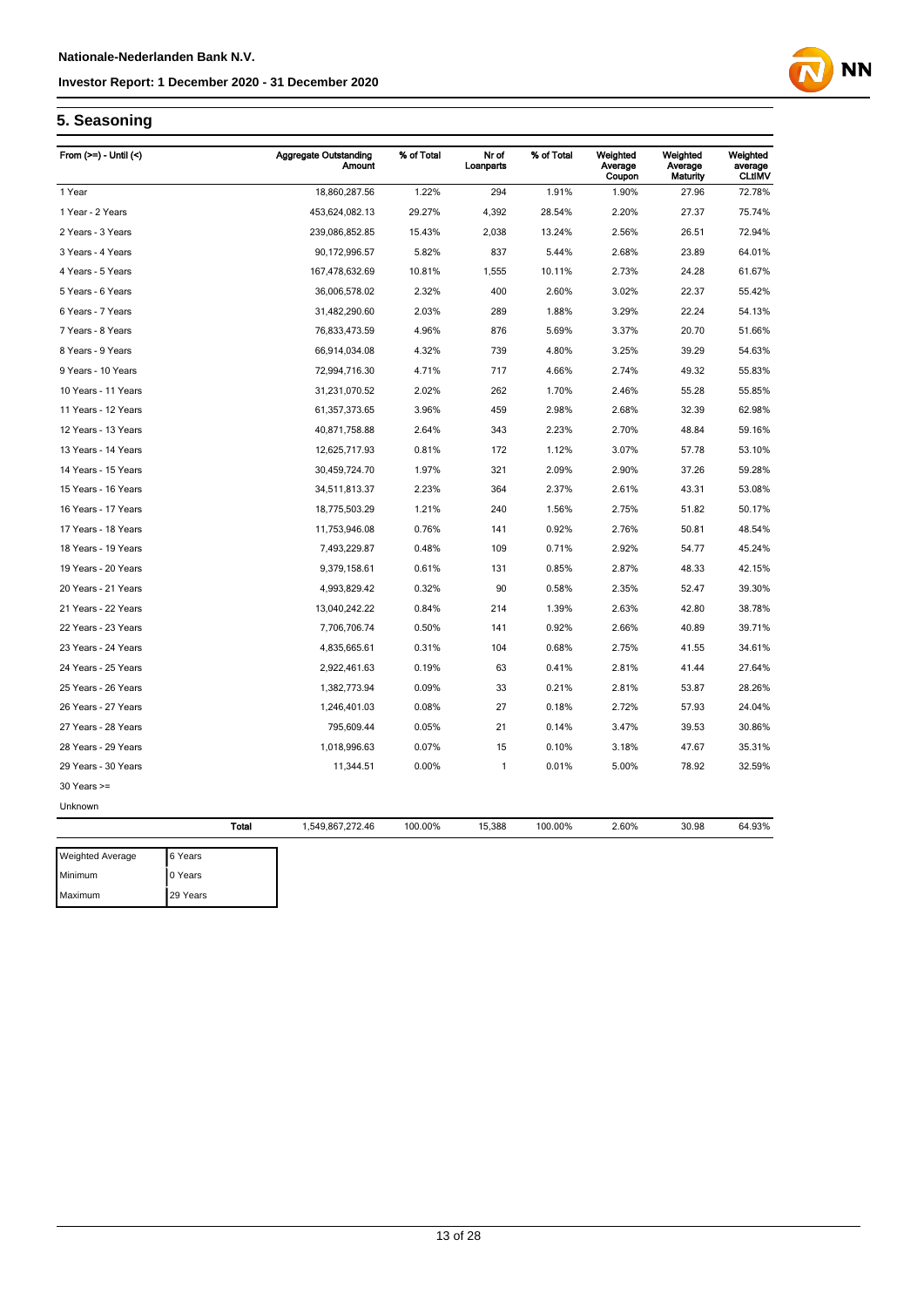**NN** 

## **6. Legal Maturity**

| From $(>=) -$ Until $($ |       | <b>Aggregate Outstanding</b><br><b>Amount</b> | % of Total | Nr of<br>Loanparts | % of Total | Weighted<br>Average<br>Coupon | Weighted<br>Average<br>Maturity | Weighted<br>average<br><b>CLtIMV</b> |
|-------------------------|-------|-----------------------------------------------|------------|--------------------|------------|-------------------------------|---------------------------------|--------------------------------------|
| 2015 - 2020             |       |                                               |            |                    |            |                               |                                 |                                      |
| 2020 - 2025             |       | 8,011,125.17                                  | 0.52%      | 189                | 1.23%      | 2.88%                         | 2.39                            | 41.03%                               |
| 2025 - 2030             |       | 26,644,218.06                                 | 1.72%      | 505                | 3.28%      | 2.78%                         | 7.13                            | 45.23%                               |
| 2030 - 2035             |       | 83,086,954.03                                 | 5.36%      | 1,073              | 6.97%      | 3.02%                         | 11.77                           | 53.59%                               |
| 2035 - 2040             |       | 159,053,389.49                                | 10.26%     | 1,395              | 9.07%      | 2.81%                         | 16.73                           | 62.52%                               |
| 2040 - 2045             |       | 201,647,374.63                                | 13.01%     | 1,996              | 12.97%     | 3.04%                         | 21.95                           | 59.49%                               |
| 2045 - 2050             |       | 843,472,205.94                                | 54.42%     | 7,429              | 48.28%     | 2.43%                         | 27.41                           | 71.87%                               |
| 2050 - 2055             |       | 27,463,672.34                                 | 1.77%      | 360                | 2.34%      | 1.74%                         | 29.19                           | 75.27%                               |
| 2055 - 2060             |       |                                               |            |                    |            |                               |                                 |                                      |
| 2060 - 2065             |       |                                               |            |                    |            |                               |                                 |                                      |
| 2065 - 2070             |       |                                               |            |                    |            |                               |                                 |                                      |
| 2070 - 2075             |       |                                               |            |                    |            |                               |                                 |                                      |
| 2075 - 2080             |       |                                               |            |                    |            |                               |                                 |                                      |
| 2080 - 2085             |       |                                               |            |                    |            |                               |                                 |                                      |
| 2085 - 2090             |       |                                               |            |                    |            |                               |                                 |                                      |
| 2090 - 2095             |       |                                               |            |                    |            |                               |                                 |                                      |
| 2095 - 2100             |       | 200,488,332.80                                | 12.94%     | 2,441              | 15.86%     | 2.66%                         | 78.92                           | 50.01%                               |
| $2100 =$                |       |                                               |            |                    |            |                               |                                 |                                      |
| Unknown                 |       |                                               |            |                    |            |                               |                                 |                                      |
|                         | Total | 1,549,867,272.46                              | 100.00%    | 15,388             | 100.00%    | 2.60%                         | 30.98                           | 64.93%                               |

| <b>Weighted Average</b> | 2052 |
|-------------------------|------|
| Minimum                 | 2020 |
| Maximum                 | 2099 |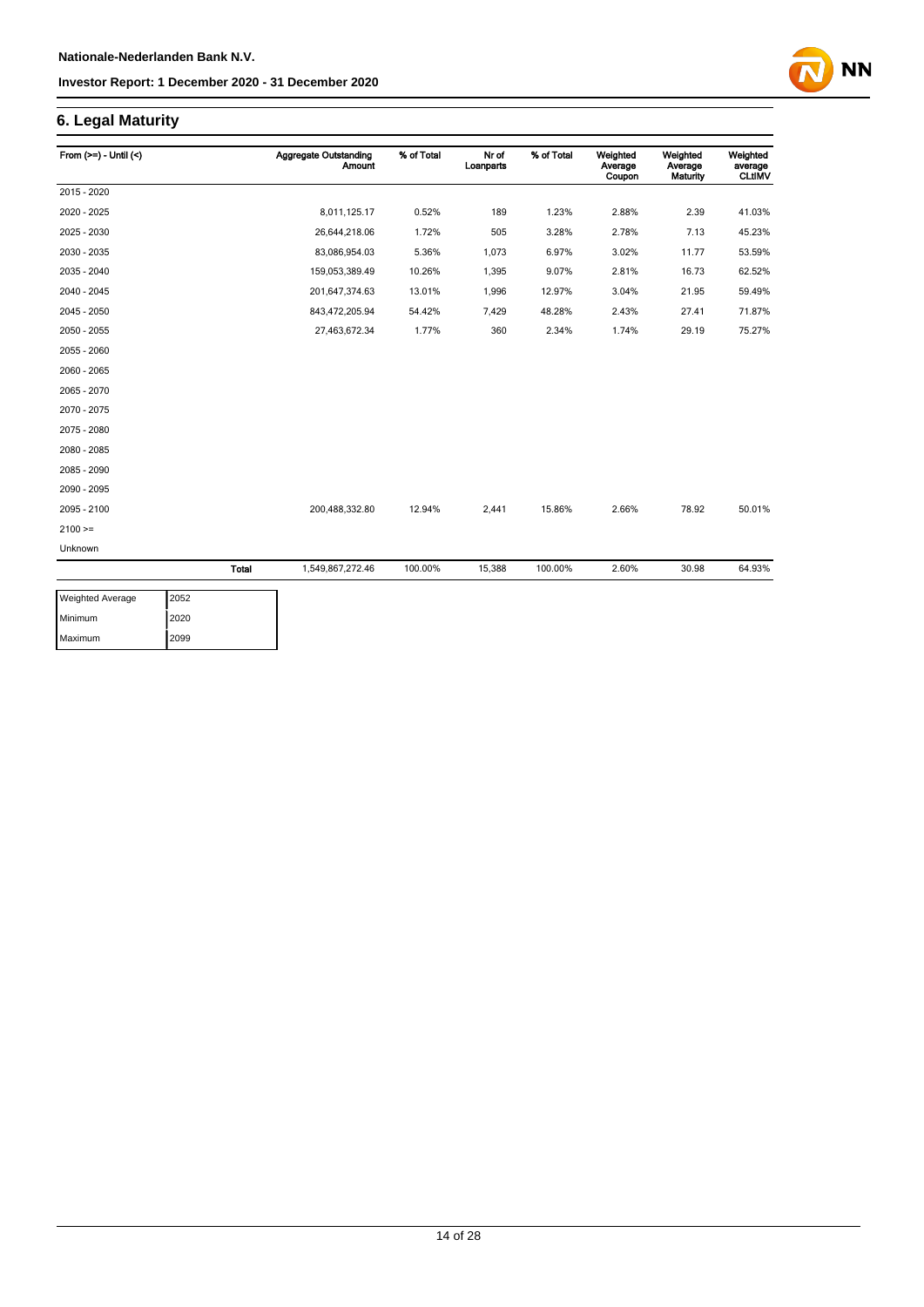## **7. Remaining Tenor**

Maximum 79 Years

| From (>=) - Until (<)   |              | <b>Aggregate Outstanding</b><br>Amount | % of Total | Nr of<br>Loanparts | % of Total | Weighted<br>Average<br>Coupon | Weighted<br>Average<br>Maturity | Weighted<br>average<br><b>CLtIMV</b> |
|-------------------------|--------------|----------------------------------------|------------|--------------------|------------|-------------------------------|---------------------------------|--------------------------------------|
| < 0 Year                |              | 38,571.32                              | 0.00%      | $\mathbf{1}$       | 0.01%      | 2.90%                         | $-0.08$                         | 13.95%                               |
| 0 Year - 1 Year         |              | 1,032,105.93                           | 0.07%      | 34                 | 0.22%      | 2.77%                         | 0.43                            | 43.57%                               |
| 1 Year - 2 Years        |              | 1,889,125.37                           | 0.12%      | 37                 | 0.24%      | 2.74%                         | 1.38                            | 41.01%                               |
| 2 Years - 3 Years       |              | 1,643,889.99                           | 0.11%      | 44                 | 0.29%      | 3.35%                         | 2.52                            | 37.48%                               |
| 3 Years - 4 Years       |              | 3,407,432.56                           | 0.22%      | 73                 | 0.47%      | 2.76%                         | 3.51                            | 42.29%                               |
| 4 Years - 5 Years       |              | 2,400,217.64                           | 0.15%      | 66                 | 0.43%      | 3.05%                         | 4.47                            | 43.80%                               |
| 5 Years - 6 Years       |              | 3,364,722.42                           | 0.22%      | 77                 | 0.50%      | 2.96%                         | 5.57                            | 39.17%                               |
| 6 Years - 7 Years       |              | 4,813,515.98                           | 0.31%      | 93                 | 0.60%      | 2.85%                         | 6.47                            | 47.38%                               |
| 7 Years - 8 Years       |              | 6,622,757.19                           | 0.43%      | 114                | 0.74%      | 2.79%                         | 7.46                            | 46.07%                               |
| 8 Years - 9 Years       |              | 9,443,004.83                           | 0.61%      | 155                | 1.01%      | 2.59%                         | 8.45                            | 46.06%                               |
| 9 Years - 10 Years      |              | 8,833,262.86                           | 0.57%      | 129                | 0.84%      | 2.83%                         | 9.56                            | 47.79%                               |
| 10 Years - 11 Years     |              | 19,415,687.42                          | 1.25%      | 265                | 1.72%      | 2.85%                         | 10.44                           | 51.69%                               |
| 11 Years - 12 Years     |              | 16,196,698.91                          | 1.05%      | 206                | 1.34%      | 3.24%                         | 11.47                           | 54.49%                               |
| 12 Years - 13 Years     |              | 15,924,180.61                          | 1.03%      | 202                | 1.31%      | 3.23%                         | 12.49                           | 54.11%                               |
| 13 Years - 14 Years     |              | 22,717,124.23                          | 1.47%      | 271                | 1.76%      | 2.91%                         | 13.46                           | 56.45%                               |
| 14 Years - 15 Years     |              | 30, 153, 777. 39                       | 1.95%      | 290                | 1.88%      | 2.78%                         | 14.53                           | 60.10%                               |
| 15 Years - 16 Years     |              | 32,089,493.10                          | 2.07%      | 300                | 1.95%      | 2.95%                         | 15.42                           | 60.13%                               |
| 16 Years - 17 Years     |              | 15,251,189.73                          | 0.98%      | 168                | 1.09%      | 3.16%                         | 16.44                           | 57.85%                               |
| 17 Years - 18 Years     |              | 29,041,323.56                          | 1.87%      | 256                | 1.66%      | 2.74%                         | 17.55                           | 61.99%                               |
| 18 Years - 19 Years     |              | 52,517,605.71                          | 3.39%      | 381                | 2.48%      | 2.69%                         | 18.43                           | 67.03%                               |
| 19 Years - 20 Years     |              | 18,975,249.68                          | 1.22%      | 201                | 1.31%      | 2.79%                         | 19.46                           | 63.61%                               |
| 20 Years - 21 Years     |              | 29,565,959.47                          | 1.91%      | 252                | 1.64%      | 2.80%                         | 20.46                           | 64.57%                               |
| 21 Years - 22 Years     |              | 40,029,538.29                          | 2.58%      | 412                | 2.68%      | 3.24%                         | 21.60                           | 60.41%                               |
| 22 Years - 23 Years     |              | 70,819,706.22                          | 4.57%      | 744                | 4.83%      | 3.13%                         | 22.53                           | 55.35%                               |
| 23 Years - 24 Years     |              | 42,256,920.97                          | 2.73%      | 387                | 2.51%      | 2.98%                         | 23.46                           | 60.16%                               |
| 24 Years - 25 Years     |              | 40,486,870.73                          | 2.61%      | 390                | 2.53%      | 2.68%                         | 24.50                           | 62.34%                               |
| 25 Years - 26 Years     |              | 141,954,281.80                         | 9.16%      | 1,250              | 8.12%      | 2.67%                         | 25.61                           | 63.24%                               |
| 26 Years - 27 Years     |              | 87,553,894.07                          | 5.65%      | 742                | 4.82%      | 2.59%                         | 26.36                           | 66.73%                               |
| 27 Years - 28 Years     |              | 202,963,973.35                         | 13.10%     | 1,657              | 10.77%     | 2.54%                         | 27.52                           | 73.96%                               |
| 28 Years - 29 Years     |              | 370,513,185.99                         | 23.91%     | 3,390              | 22.03%     | 2.21%                         | 28.59                           | 76.28%                               |
| 29 Years - 30 Years     |              | 27,463,672.34                          | 1.77%      | 360                | 2.34%      | 1.74%                         | 29.19                           | 75.27%                               |
| $30$ Years $>=$         |              | 200,488,332.80                         | 12.94%     | 2,441              | 15.86%     | 2.66%                         | 78.92                           | 50.01%                               |
| Unknown                 |              |                                        |            |                    |            |                               |                                 |                                      |
|                         | <b>Total</b> | 1,549,867,272.46                       | 100.00%    | 15,388             | 100.00%    | 2.60%                         | 30.98                           | 64.93%                               |
| <b>Weighted Average</b> | 31 Years     |                                        |            |                    |            |                               |                                 |                                      |
| Minimum                 | 0 Years      |                                        |            |                    |            |                               |                                 |                                      |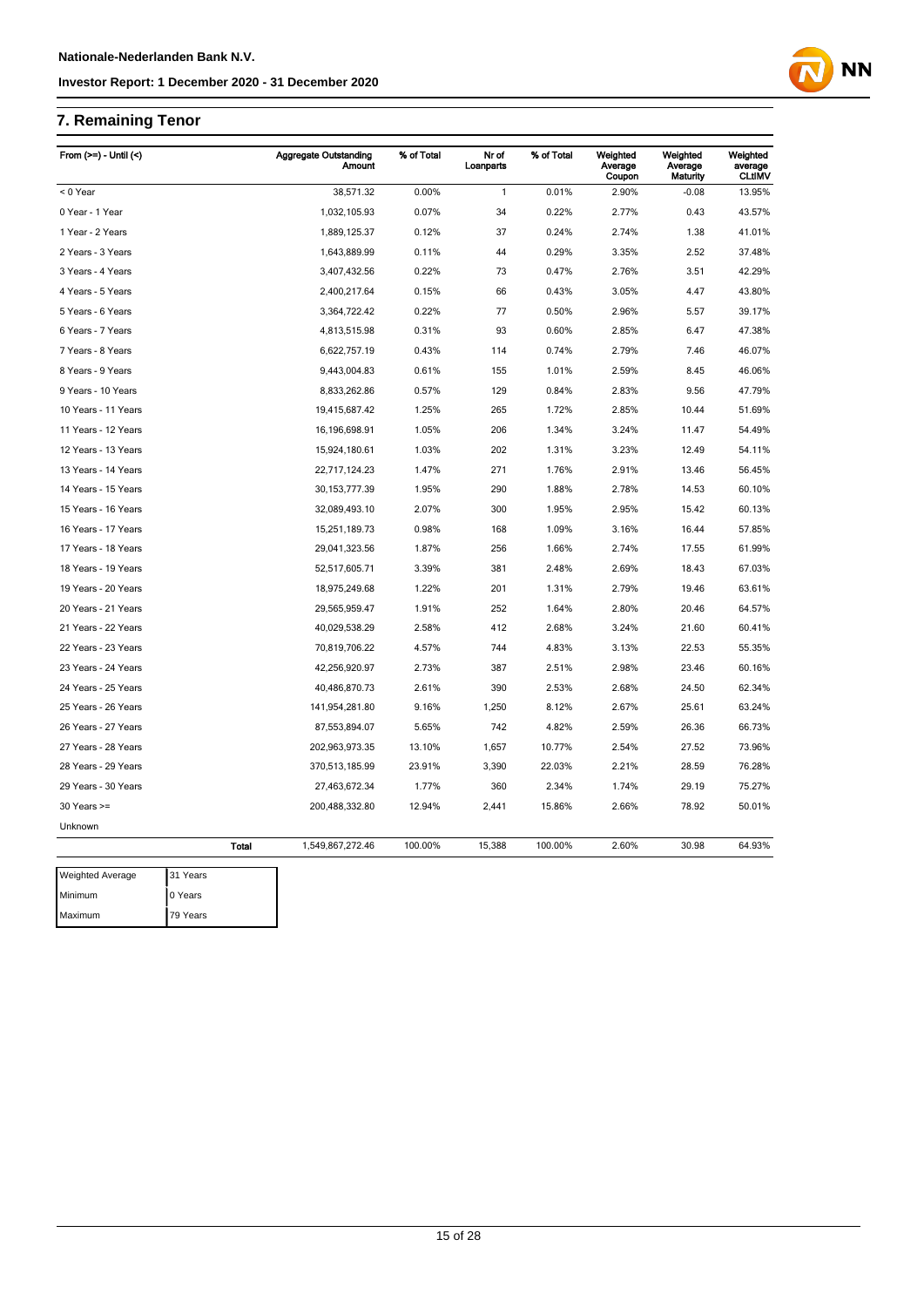## **8. Current Loan to Original Market Value**

| From $(>)$ - Until $(<=)$ |       | Aggregate Outstanding<br><b>Amount</b> | % of Total | Nr of Loans    | % of Total | Weighted<br>Average<br>Coupon | Weighted<br>Average<br>Maturity | Weighted<br>average<br><b>CLtIMV</b> |
|---------------------------|-------|----------------------------------------|------------|----------------|------------|-------------------------------|---------------------------------|--------------------------------------|
| <b>NHG</b>                |       | 397,389,166.93                         | 25.64%     | 2,323          | 34.73%     | 2.44%                         | 27.45                           | 68.42%                               |
| $= 10%$                   |       | 300,108.86                             | 0.02%      | $\overline{7}$ | 0.10%      | 1.77%                         | 55.94                           | 4.83%                                |
| 10% - 20%                 |       | 4,593,200.90                           | 0.30%      | 59             | 0.88%      | 2.56%                         | 49.76                           | 12.01%                               |
| 20% - 30%                 |       | 12,547,155.70                          | 0.81%      | 138            | 2.06%      | 2.57%                         | 45.48                           | 19.13%                               |
| 30% - 40%                 |       | 28,266,584.79                          | 1.82%      | 243            | 3.63%      | 2.62%                         | 44.75                           | 26.17%                               |
| 40% - 50%                 |       | 53,644,208.22                          | 3.46%      | 327            | 4.89%      | 2.56%                         | 41.06                           | 35.67%                               |
| 50% - 60%                 |       | 71,175,857.35                          | 4.59%      | 372            | 5.56%      | 2.72%                         | 38.94                           | 43.79%                               |
| 60% - 70%                 |       | 135,939,097.98                         | 8.77%      | 567            | 8.48%      | 2.68%                         | 35.40                           | 52.71%                               |
| 70% - 80%                 |       | 223,572,642.74                         | 14.43%     | 784            | 11.72%     | 2.68%                         | 32.41                           | 61.05%                               |
| 80% - 90%                 |       | 311,036,562.38                         | 20.07%     | 964            | 14.41%     | 2.67%                         | 28.86                           | 69.95%                               |
| 90% - 100%                |       | 310,701,741.61                         | 20.05%     | 903            | 13.50%     | 2.64%                         | 28.98                           | 79.62%                               |
| 100% - 110%               |       | 395,000.00                             | 0.03%      | $\mathbf{1}$   | 0.01%      | 2.39%                         | 18.58                           | 95.06%                               |
| 110% - 120%               |       | 305,945.00                             | 0.02%      | $\mathbf{1}$   | 0.01%      | 2.10%                         | 13.00                           | 113.05%                              |
| 120% - 130%               |       |                                        |            |                |            |                               |                                 |                                      |
| 130% - 140%               |       |                                        |            |                |            |                               |                                 |                                      |
| 140% - 150%               |       |                                        |            |                |            |                               |                                 |                                      |
| 150% >                    |       |                                        |            |                |            |                               |                                 |                                      |
| Unknown                   |       |                                        |            |                |            |                               |                                 |                                      |
|                           | Total | 1,549,867,272.46                       | 100.00%    | 6,689          | 100.00%    | 2.60%                         | 30.98                           | 64.93%                               |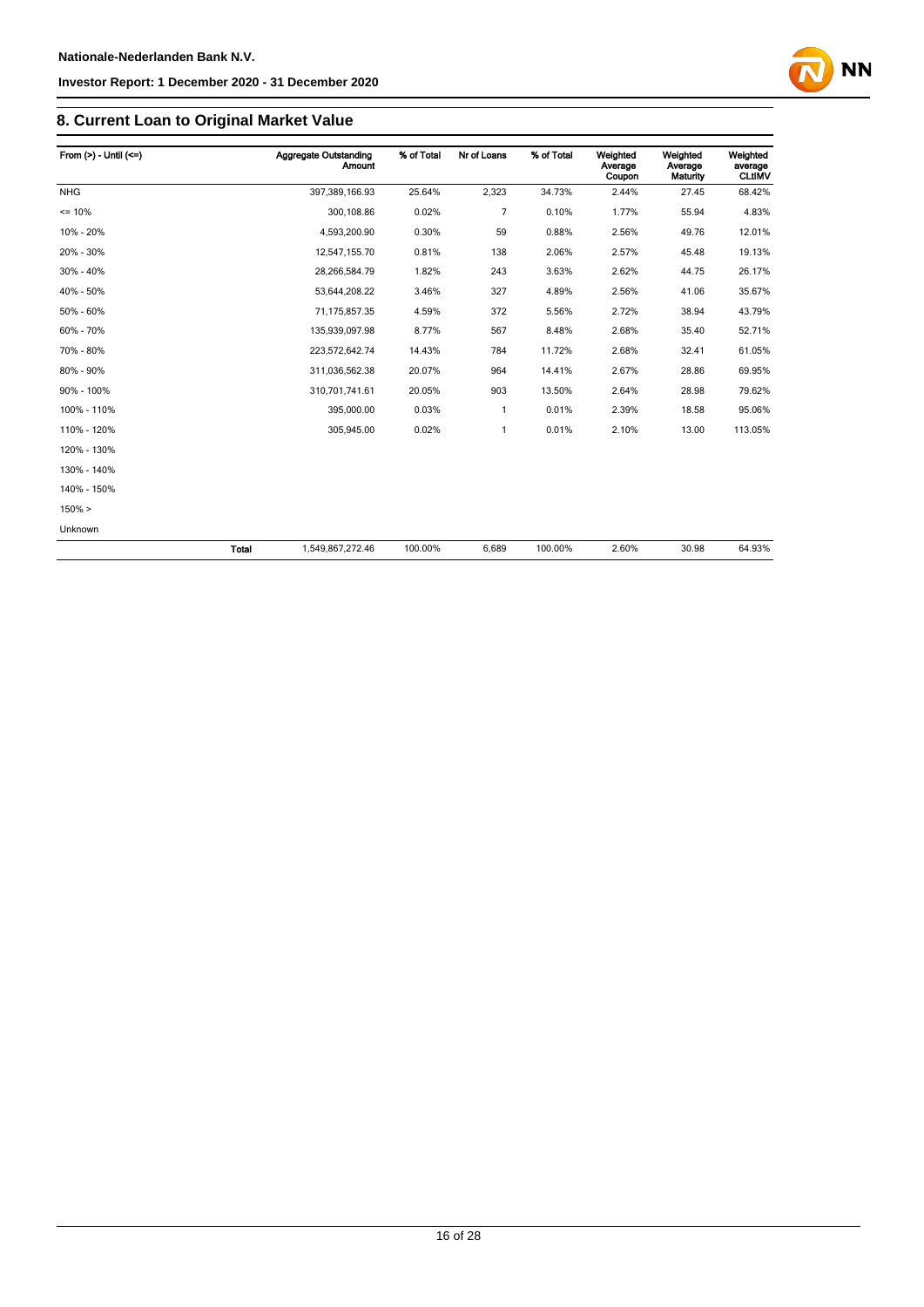#### **9. Current Loan To Indexed Market Value**

| From $(>)$ - Until $(<=)$ |              | Aggregate Outstanding<br><b>Amount</b> | % of Total | Nr of Loans | % of Total | Weighted<br>Average<br>Coupon | Weighted<br>Average<br>Maturity | Weighted<br>average<br><b>CLtIMV</b> |
|---------------------------|--------------|----------------------------------------|------------|-------------|------------|-------------------------------|---------------------------------|--------------------------------------|
| <b>NHG</b>                |              | 397,389,166.93                         | 25.64%     | 2,323       | 34.73%     | 2.44%                         | 27.45                           | 68.42%                               |
| $= 10%$                   |              | 1,964,155.19                           | 0.13%      | 30          | 0.45%      | 2.45%                         | 58.59                           | 7.67%                                |
| 10% - 20%                 |              | 17,302,925.98                          | 1.12%      | 204         | 3.05%      | 2.50%                         | 53.08                           | 15.64%                               |
| 20% - 30%                 |              | 35,321,524.34                          | 2.28%      | 304         | 4.54%      | 2.62%                         | 46.65                           | 25.41%                               |
| 30% - 40%                 |              | 66,807,154.21                          | 4.31%      | 402         | 6.01%      | 2.71%                         | 39.23                           | 35.66%                               |
| 40% - 50%                 |              | 112,656,465.59                         | 7.27%      | 514         | 7.68%      | 2.80%                         | 37.94                           | 45.51%                               |
| 50% - 60%                 |              | 188,910,705.20                         | 12.19%     | 696         | 10.41%     | 2.73%                         | 34.18                           | 55.49%                               |
| 60 % - 70 %               |              | 264,410,224.93                         | 17.06%     | 875         | 13.08%     | 2.71%                         | 30.34                           | 65.02%                               |
| 70% - 80%                 |              | 259,095,495.24                         | 16.72%     | 778         | 11.63%     | 2.64%                         | 27.98                           | 75.09%                               |
| 80% - 90%                 |              | 176, 199, 146. 15                      | 11.37%     | 490         | 7.33%      | 2.54%                         | 28.19                           | 84.44%                               |
| 90% - 100%                |              | 29,504,363.70                          | 1.90%      | 72          | 1.08%      | 2.15%                         | 28.07                           | 92.00%                               |
| 100% - 110%               |              |                                        |            |             |            |                               |                                 |                                      |
| 110% - 120%               |              | 305,945.00                             | 0.02%      | -1          | 0.01%      | 2.10%                         | 13.00                           | 113.05%                              |
| 120% - 130%               |              |                                        |            |             |            |                               |                                 |                                      |
| 130% - 140%               |              |                                        |            |             |            |                               |                                 |                                      |
| 140% - 150%               |              |                                        |            |             |            |                               |                                 |                                      |
| $150\% >$                 |              |                                        |            |             |            |                               |                                 |                                      |
| Unknown                   |              |                                        |            |             |            |                               |                                 |                                      |
|                           | <b>Total</b> | 1,549,867,272.46                       | 100.00%    | 6,689       | 100.00%    | 2.60%                         | 30.98                           | 64.93%                               |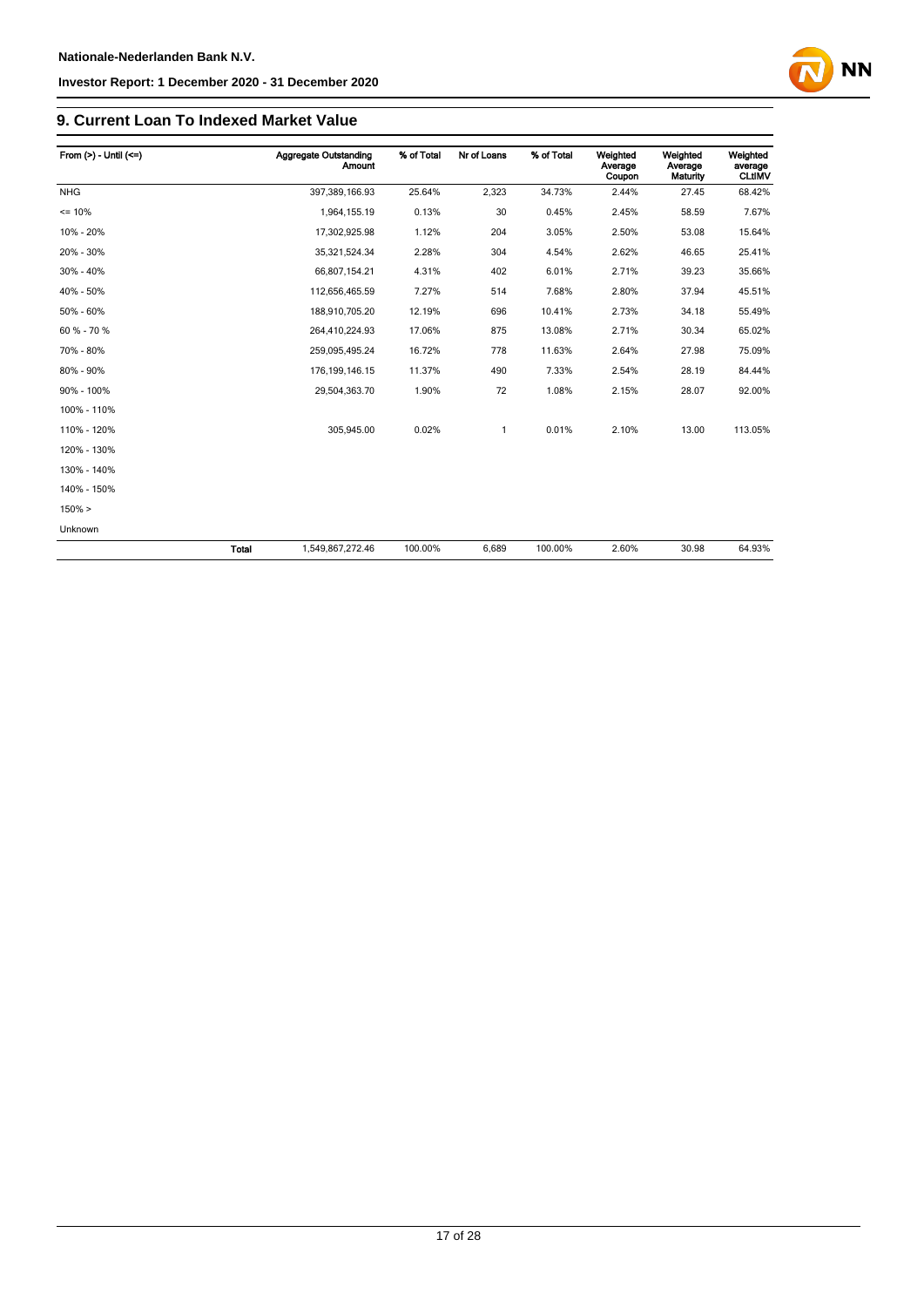

## **10. Loanpart Coupon (interest rate bucket)**

| From $(>) -$ Until $(<=)$ |       | Aggregate Outstanding<br><b>Amount</b> | % of Total | Nr of<br>Loanparts | % of Total | Weighted<br>Average<br>Coupon | Weighted<br>Average<br>Maturity | Weighted<br>average<br><b>CLtIMV</b> |
|---------------------------|-------|----------------------------------------|------------|--------------------|------------|-------------------------------|---------------------------------|--------------------------------------|
| $= 0.5%$                  |       |                                        |            |                    |            |                               |                                 |                                      |
| $0.5\% - 1.0\%$           |       | 165.040.14                             | 0.01%      | $\overline{c}$     | 0.01%      | 0.90%                         | 19.17                           | 56.96%                               |
| $1.0\% - 1.5\%$           |       | 68,685,809.00                          | 4.43%      | 904                | 5.87%      | 1.37%                         | 34.48                           | 56.08%                               |
| $1.5\% - 2.0\%$           |       | 246.434.072.08                         | 15.90%     | 2,591              | 16.84%     | 1.77%                         | 31.31                           | 70.00%                               |
| $2.0\% - 2.5\%$           |       | 395,945,685.55                         | 25.55%     | 4,038              | 26.24%     | 2.27%                         | 31.13                           | 67.27%                               |
| $2.5\% - 3.0\%$           |       | 558,715,611.26                         | 36.05%     | 4,916              | 31.95%     | 2.76%                         | 30.57                           | 65.58%                               |
| $3.0\% - 3.5\%$           |       | 141,668,135.23                         | 9.14%      | 1,336              | 8.68%      | 3.19%                         | 33.43                           | 61.91%                               |
| $3.5\% - 4.0\%$           |       | 39,753,285.37                          | 2.56%      | 398                | 2.59%      | 3.75%                         | 31.78                           | 56.34%                               |
| $4.0\% - 4.5\%$           |       | 43,155,030.02                          | 2.78%      | 476                | 3.09%      | 4.18%                         | 26.76                           | 52.78%                               |
| $4.5\% - 5.0\%$           |       | 28, 363, 745. 38                       | 1.83%      | 363                | 2.36%      | 4.79%                         | 25.15                           | 55.07%                               |
| $5.0\% - 5.5\%$           |       | 19,033,512.18                          | 1.23%      | 235                | 1.53%      | 5.26%                         | 23.81                           | 53.35%                               |
| $5.5\% - 6.0\%$           |       | 5,648,760.82                           | 0.36%      | 86                 | 0.56%      | 5.72%                         | 24.05                           | 48.00%                               |
| $6.0\% - 6.5\%$           |       | 2,100,572.80                           | 0.14%      | 38                 | 0.25%      | 6.21%                         | 28.09                           | 50.69%                               |
| $6.5\% - 7.0\%$           |       | 176,684.96                             | 0.01%      | 4                  | 0.03%      | 6.73%                         | 28.58                           | 28.89%                               |
| $7.0\% >$                 |       | 21,327.67                              | 0.00%      | 1                  | 0.01%      | 7.30%                         | 78.92                           | 11.11%                               |
| Unknown                   |       |                                        |            |                    |            |                               |                                 |                                      |
|                           | Total | 1,549,867,272.46                       | 100.00%    | 15,388             | 100.00%    | 2.60%                         | 30.98                           | 64.93%                               |

| <b>Weighted Average</b> | 2.6% |
|-------------------------|------|
| Minimum                 | 0.8% |
| Maximum                 | 7.3% |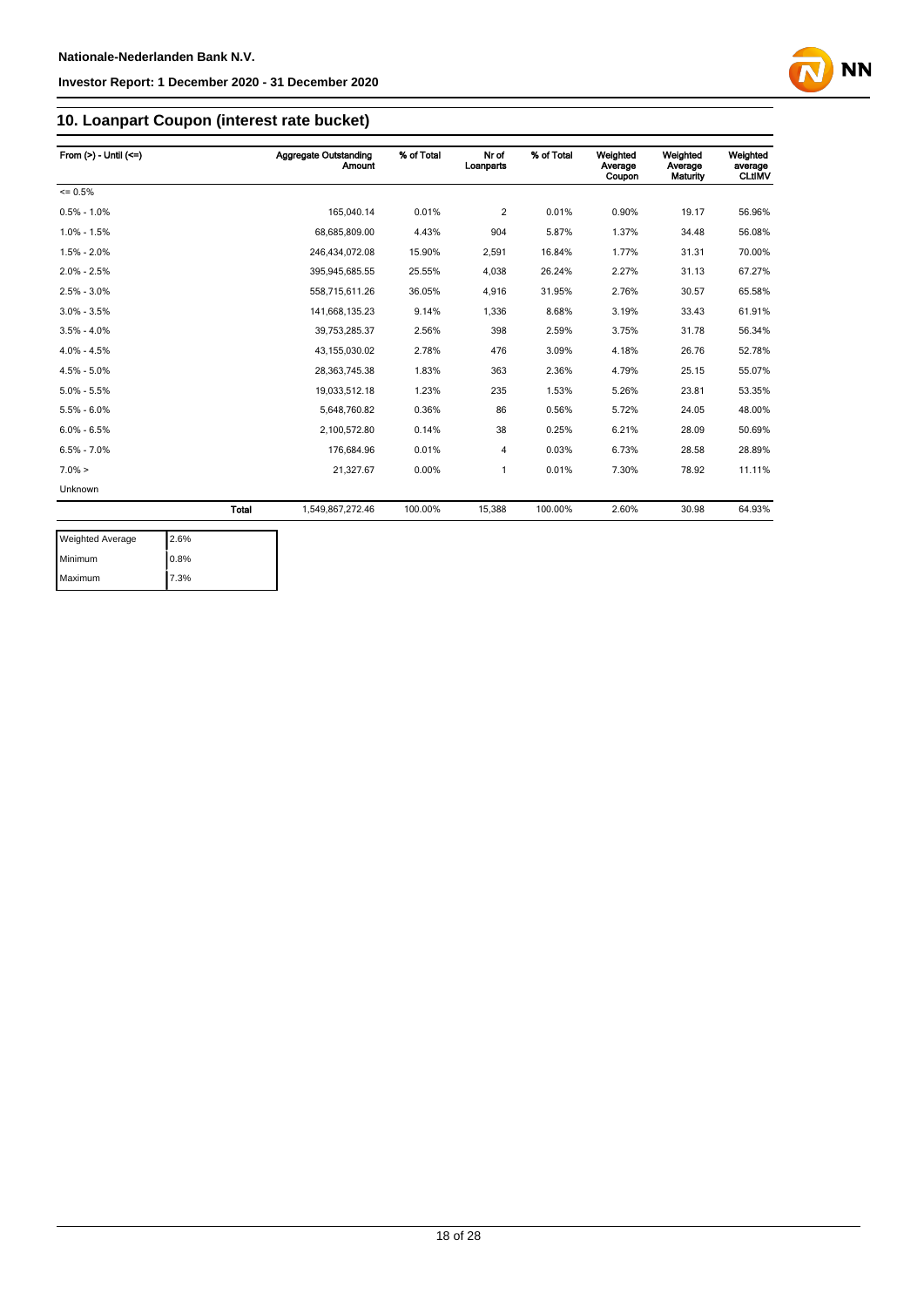## **11. Remaining Interest Rate Fixed Period**

| From $(>=)$ - Until $($     |              | <b>Aggregate Outstanding</b><br><b>Amount</b> | % of Total | Nr of<br>Loanparts | % of Total | Weighted<br>Average<br>Coupon | Weighted<br>Average<br>Maturity | Weighted<br>average<br><b>CLtIMV</b> |
|-----------------------------|--------------|-----------------------------------------------|------------|--------------------|------------|-------------------------------|---------------------------------|--------------------------------------|
| $<$ 1 year(s)               |              | 68,953,270.61                                 | 4.45%      | 923                | 6.00%      | 2.08%                         | 37.63                           | 53.65%                               |
| 1 year(s) - $2$ year(s)     |              | 34,989,774.34                                 | 2.26%      | 442                | 2.87%      | 3.31%                         | 36.75                           | 53.35%                               |
| $2$ year(s) - $3$ year(s)   |              | 47,076,003.21                                 | 3.04%      | 612                | 3.98%      | 3.77%                         | 25.49                           | 51.63%                               |
| $3$ year(s) - 4 year(s)     |              | 33,398,482.23                                 | 2.15%      | 405                | 2.63%      | 3.36%                         | 29.89                           | 51.09%                               |
| 4 year(s) - 5 year(s)       |              | 31,800,329.75                                 | 2.05%      | 423                | 2.75%      | 2.72%                         | 42.17                           | 50.72%                               |
| $5$ year(s) - $6$ year(s)   |              | 69,678,617.33                                 | 4.50%      | 758                | 4.93%      | 2.74%                         | 36.20                           | 58.01%                               |
| $6$ year(s) - 7 year(s)     |              | 44,865,281.84                                 | 2.89%      | 559                | 3.63%      | 2.73%                         | 38.74                           | 54.89%                               |
| 7 year(s) - 8 year(s)       |              | 100,763,789.66                                | 6.50%      | 978                | 6.36%      | 2.32%                         | 30.98                           | 65.04%                               |
| $8$ year(s) - $9$ year(s)   |              | 194,572,381.27                                | 12.55%     | 1,743              | 11.33%     | 1.99%                         | 29.37                           | 71.32%                               |
| $9$ year(s) - 10 year(s)    |              | 49,696,993.61                                 | 3.21%      | 515                | 3.35%      | 2.36%                         | 39.15                           | 57.66%                               |
| 10 year(s) - 11 year(s)     |              | 41,983,494.82                                 | 2.71%      | 447                | 2.90%      | 2.91%                         | 30.57                           | 57.13%                               |
| 11 year(s) - 12 year(s)     |              | 33,448,648.88                                 | 2.16%      | 389                | 2.53%      | 3.18%                         | 31.98                           | 55.84%                               |
| 12 year(s) - 13 year(s)     |              | 17,111,062.22                                 | 1.10%      | 208                | 1.35%      | 3.32%                         | 28.04                           | 60.80%                               |
| 13 year(s) - $14$ year(s)   |              | 35,367,967.82                                 | 2.28%      | 358                | 2.33%      | 2.56%                         | 24.76                           | 67.49%                               |
| 14 year(s) - $15$ year(s)   |              | 24,095,358.23                                 | 1.55%      | 245                | 1.59%      | 2.94%                         | 28.31                           | 57.46%                               |
| 15 year(s) - 16 year(s)     |              | 126,865,539.51                                | 8.19%      | 1,086              | 7.06%      | 2.94%                         | 27.56                           | 62.04%                               |
| 16 year(s) - $17$ year(s)   |              | 74,623,960.57                                 | 4.81%      | 624                | 4.06%      | 2.90%                         | 31.30                           | 63.03%                               |
| 17 year(s) - 18 year(s)     |              | 163,995,760.47                                | 10.58%     | 1,320              | 8.58%      | 2.76%                         | 28.93                           | 72.64%                               |
| 18 year(s) - 19 year(s)     |              | 281,273,613.48                                | 18.15%     | 2,621              | 17.03%     | 2.41%                         | 28.87                           | 74.46%                               |
| 19 year(s) - $20$ year(s)   |              | 49,926,550.02                                 | 3.22%      | 486                | 3.16%      | 2.24%                         | 35.40                           | 63.60%                               |
| $20$ year(s) - 21 year(s)   |              | 11,278.32                                     | 0.00%      | 1                  | 0.01%      | 2.85%                         | 20.08                           | 63.72%                               |
| 21 year(s) - 22 year(s)     |              | 84,765.63                                     | 0.01%      | 1                  | 0.01%      | 2.79%                         | 25.50                           | 59.16%                               |
| $22$ year(s) - $23$ year(s) |              | 744,166.06                                    | 0.05%      | 6                  | 0.04%      | 2.84%                         | 22.68                           | 61.37%                               |
| 23 year(s) - 24 year(s)     |              | 584,998.69                                    | 0.04%      | 5                  | 0.03%      | 3.56%                         | 23.56                           | 67.20%                               |
| 24 year(s) - 25 year(s)     |              | 171,383.07                                    | 0.01%      | $\overline{c}$     | 0.01%      | 2.55%                         | 25.50                           | 75.02%                               |
| $25$ year(s) - $26$ year(s) |              | 2,651,233.35                                  | 0.17%      | 17                 | 0.11%      | 2.92%                         | 26.14                           | 61.20%                               |
| 26 year(s) - 27 year(s)     |              | 1,726,384.99                                  | 0.11%      | 16                 | 0.10%      | 3.03%                         | 26.31                           | 61.71%                               |
| $27$ year(s) - $28$ year(s) |              | 4,785,315.49                                  | 0.31%      | 24                 | 0.16%      | 2.90%                         | 27.51                           | 76.01%                               |
| 28 year(s) - 29 year(s)     |              | 13,719,191.49                                 | 0.89%      | 158                | 1.03%      | 2.64%                         | 28.40                           | 77.06%                               |
| 29 year(s) - 30 year(s)     |              | 901,675.50                                    | 0.06%      | 16                 | 0.10%      | 2.25%                         | 25.68                           | 51.77%                               |
| $30$ year(s) >=             |              |                                               |            |                    |            |                               |                                 |                                      |
|                             | <b>Total</b> | 1,549,867,272.46                              | 100.00%    | 15,388             | 100.00%    | 2.60%                         | 30.98                           | 64.93%                               |
| <b>Weighted Average</b>     | 12 year(s)   |                                               |            |                    |            |                               |                                 |                                      |

| <b>Weighted Average</b> | 12 year(s) |
|-------------------------|------------|
| Minimum                 | year(s)    |
| Maximum                 | 30 year(s) |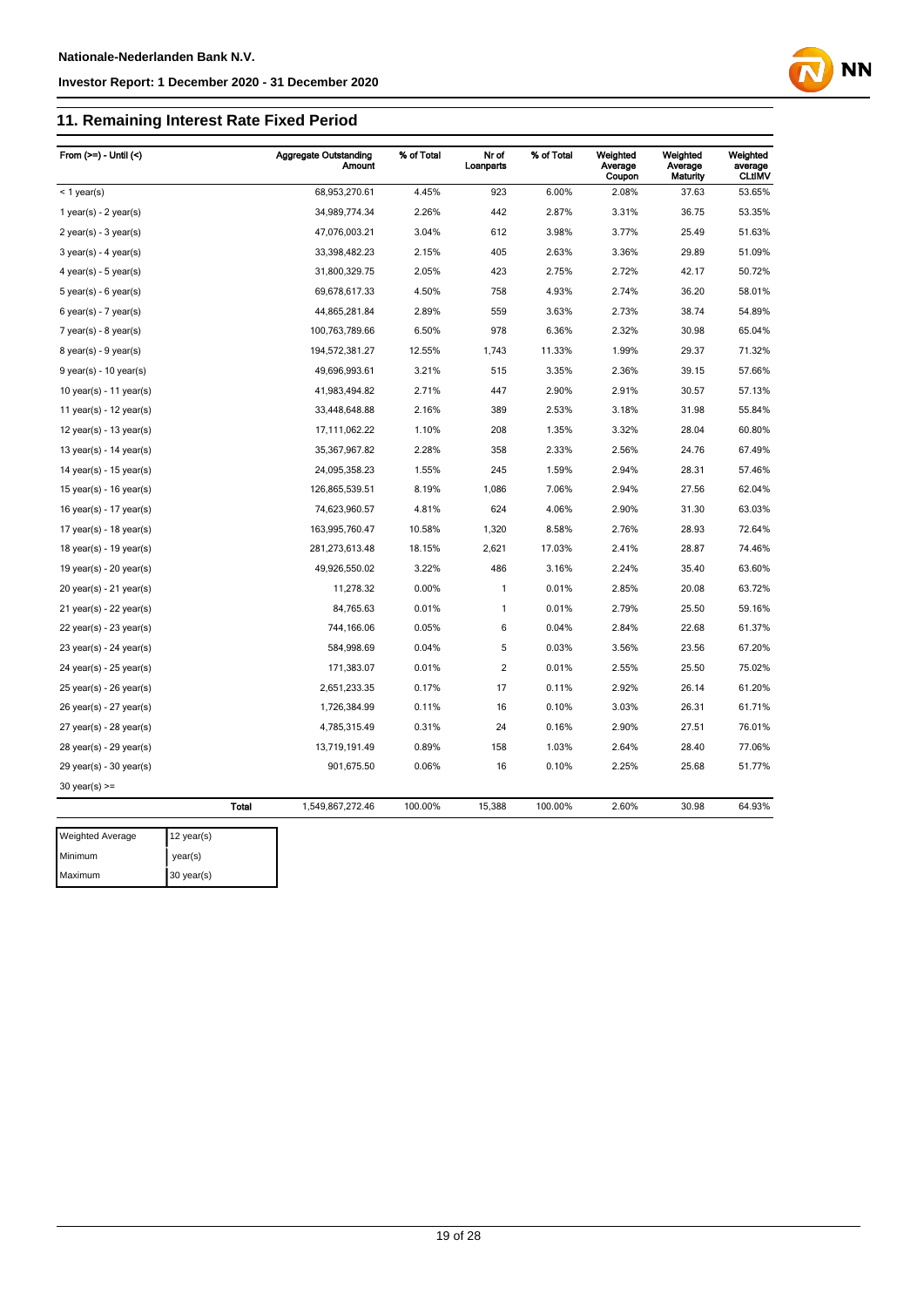## **12. Interest Payment Type**

|                |       | <b>Aggregate Outstanding</b><br>Amount | % of Total | Nr of<br>Loanparts | % of Total | Weighted<br>Average<br>Coupon | Weighted<br>Average<br>Maturity | Weighted<br>average<br><b>CLtIMV</b> |
|----------------|-------|----------------------------------------|------------|--------------------|------------|-------------------------------|---------------------------------|--------------------------------------|
| Fixed          |       | 1.542.871.468.72                       | 99.55%     | 15.210             | 98.84%     | 2.61%                         | 30.98                           | 64.97%                               |
| Floating       |       | 6.995.803.74                           | 0.45%      | 178                | 1.16%      | .50%                          | 30.93                           | 57.97%                               |
| <b>Unknown</b> |       |                                        |            |                    |            |                               |                                 |                                      |
|                | Total | 1.549.867.272.46                       | 100.00%    | 15.388             | 100.00%    | 2.60%                         | 30.98                           | 64.93%                               |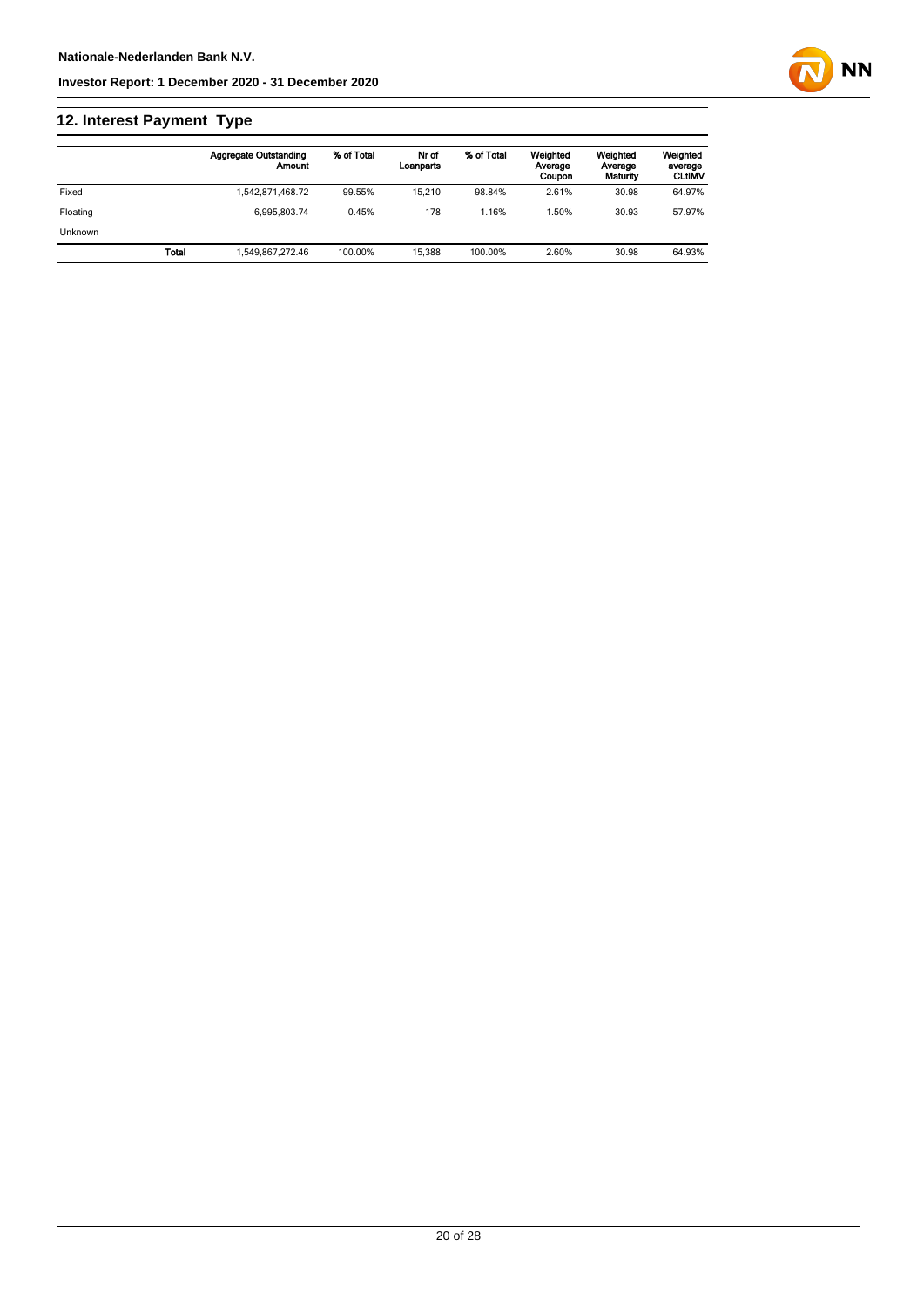

## **13. Property Description**

| <b>Description</b> |       | <b>Aggregate Outstanding</b><br>Amount | % of Total | Nr of<br><b>Borrowers</b> | % of Total | Weighted<br>Average<br>Coupon | Weighted<br>Average<br>Maturity | Weighted<br>average<br><b>CLUMV</b> |
|--------------------|-------|----------------------------------------|------------|---------------------------|------------|-------------------------------|---------------------------------|-------------------------------------|
| Flat / Apartment   |       | 168,731,821.82                         | 10.89%     | 900                       | 13.45%     | 2.35%                         | 31.46                           | 65.35%                              |
| House              |       | 1,371,513,288.56                       | 88.49%     | 5.751                     | 85.98%     | 2.63%                         | 30.89                           | 64.92%                              |
| Shop/House         |       | 9.622.162.08                           | 0.62%      | 38                        | 0.57%      | 2.64%                         | 35.67                           | 59.63%                              |
|                    | Total | .549.867.272.46                        | 100.00%    | 6.689                     | 100.00%    | 2.60%                         | 30.98                           | 64.93%                              |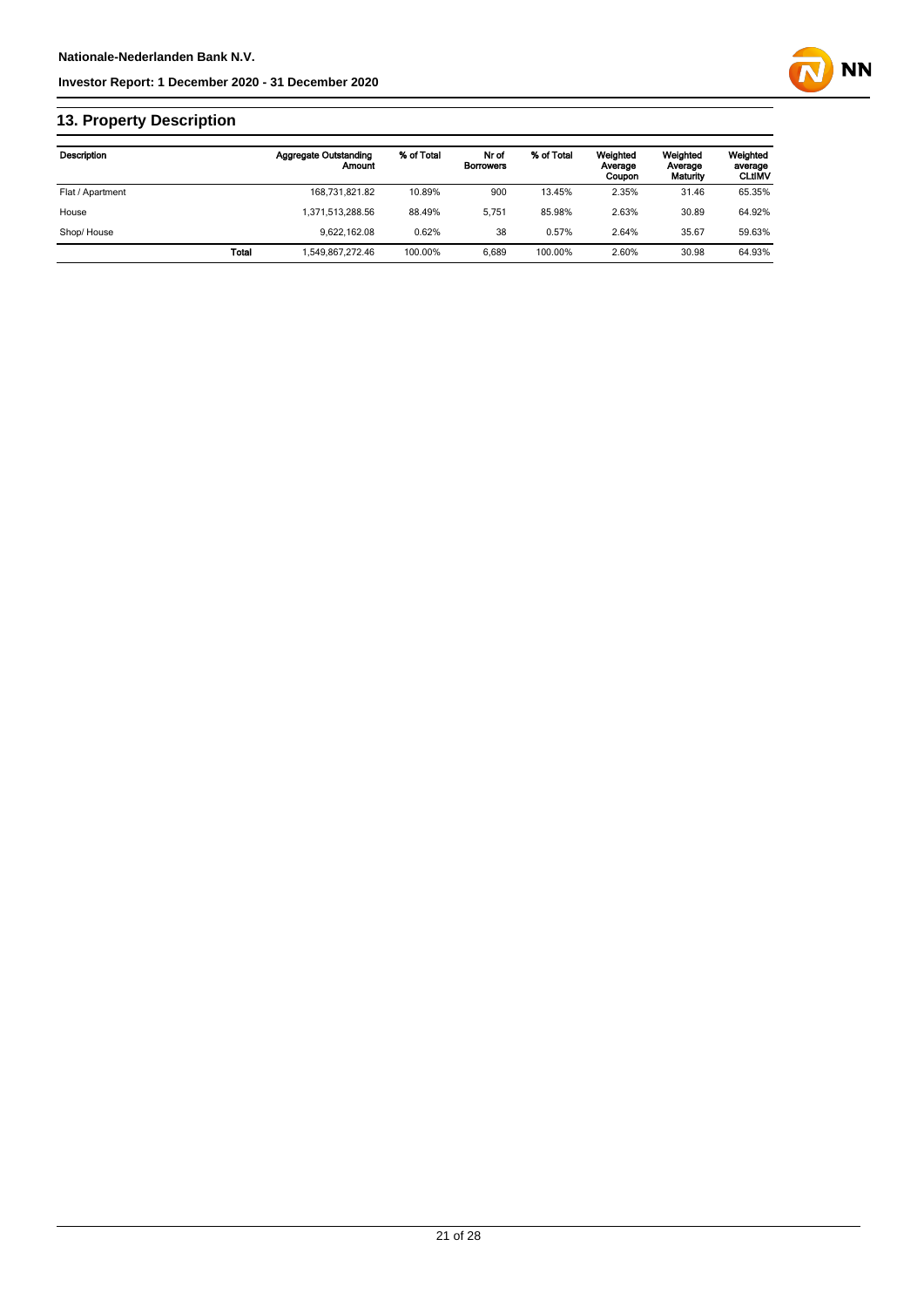

## **14. Geographical Distribution (by province)**

| Province      |       | <b>Aggregate Outstanding</b><br>Amount | % of Total | Nr of<br><b>Borrowers</b> | % of Total | Weighted<br>Average | Weighted<br>Average | Weighted<br>average |
|---------------|-------|----------------------------------------|------------|---------------------------|------------|---------------------|---------------------|---------------------|
|               |       |                                        |            |                           |            | Coupon              | Maturity            | <b>CLtIMV</b>       |
| Drenthe       |       | 34,634,219.59                          | 2.23%      | 172                       | 2.57%      | 2.53%               | 29.79               | 68.91%              |
| Utrecht       |       | 126,032,314.60                         | 8.13%      | 480                       | 7.18%      | 2.61%               | 30.89               | 62.28%              |
| Zeeland       |       | 32,099,069.81                          | 2.07%      | 165                       | 2.47%      | 2.70%               | 31.56               | 65.30%              |
| Zuid-Holland  |       | 428,957,029.13                         | 27.68%     | 1,841                     | 27.52%     | 2.63%               | 30.40               | 63.61%              |
| Flevoland     |       | 47,625,470.51                          | 3.07%      | 219                       | 3.27%      | 2.49%               | 29.51               | 67.89%              |
| Friesland     |       | 35,019,001.75                          | 2.26%      | 178                       | 2.66%      | 2.57%               | 32.50               | 69.37%              |
| Gelderland    |       | 178,383,298.90                         | 11.51%     | 751                       | 11.23%     | 2.63%               | 30.23               | 67.17%              |
| Groningen     |       | 39,059,478.03                          | 2.52%      | 205                       | 3.06%      | 2.44%               | 31.93               | 68.82%              |
| Limburg       |       | 61,214,107.70                          | 3.95%      | 331                       | 4.95%      | 2.57%               | 30.84               | 67.29%              |
| Noord-Brabant |       | 230,618,125.95                         | 14.88%     | 978                       | 14.62%     | 2.63%               | 30.31               | 66.46%              |
| Noord-Holland |       | 247,233,091.94                         | 15.95%     | 943                       | 14.10%     | 2.61%               | 32.84               | 61.28%              |
| Overijssel    |       | 88,778,628.47                          | 5.73%      | 425                       | 6.35%      | 2.54%               | 32.09               | 68.42%              |
| Unspecified   |       | 213,436.08                             | 0.01%      | 1                         | 0.01%      | 2.33%               | 27.75               | 82.56%              |
|               | Total | 1,549,867,272.46                       | 100.00%    | 6,689                     | 100.00%    | 2.60%               | 30.98               | 64.93%              |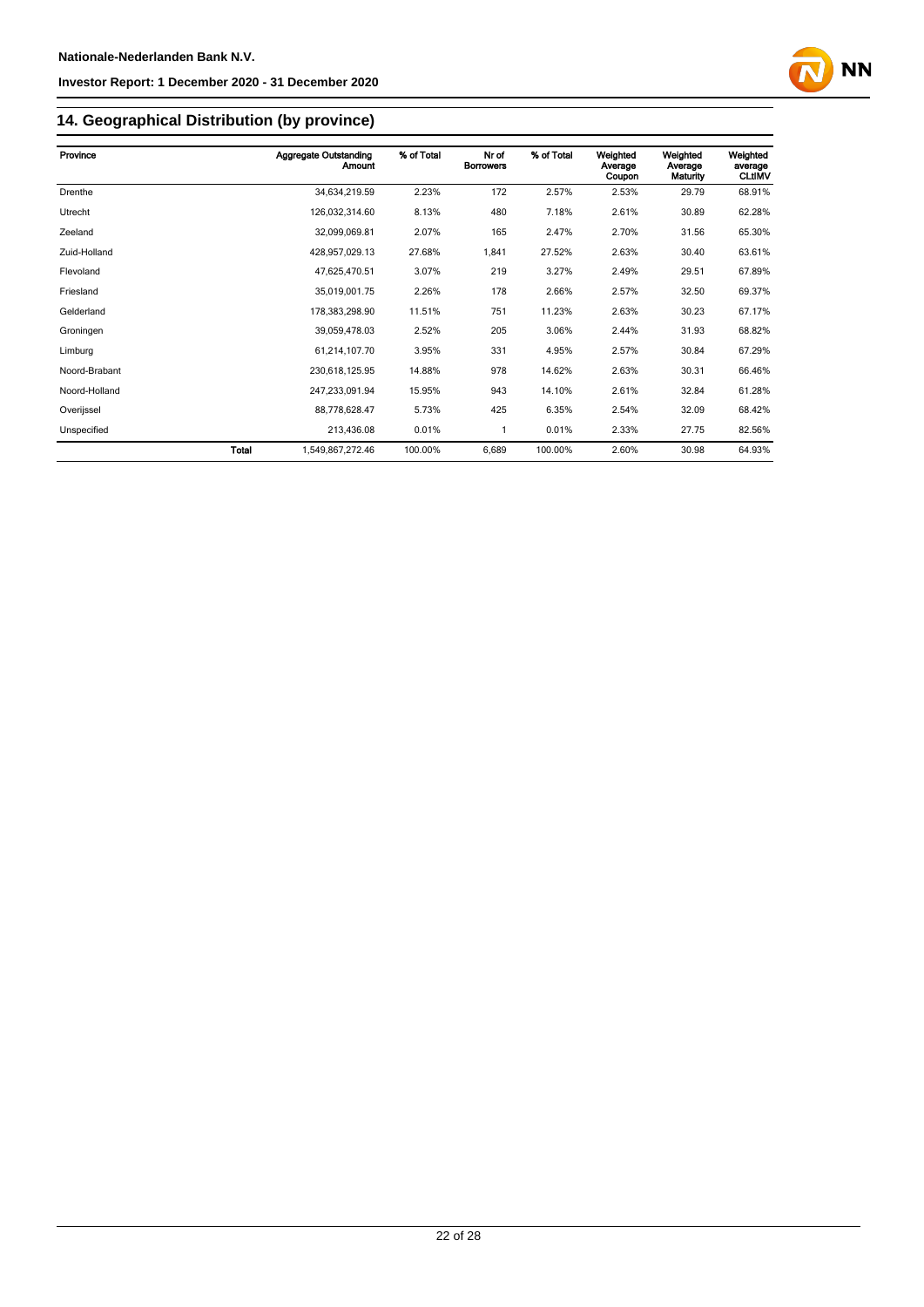

## **15. Occupancy**

| Description    |              | <b>Aggregate Outstanding</b><br>Amount | % of Total | Nr of<br><b>Borrowers</b> | % of Total | Weighted<br>Average<br>Coupon | Weighted<br>Average<br>Maturity | Weighted<br>average<br><b>CLtIMV</b> |
|----------------|--------------|----------------------------------------|------------|---------------------------|------------|-------------------------------|---------------------------------|--------------------------------------|
| Owner Occupied |              | 1,549,369,250.78                       | 99.97%     | 6.686                     | 99.96%     | 2.60%                         | 30.98                           | 64.94%                               |
| Buy-to-let     |              | 498.021.68                             | 0.03%      | 3                         | 0.04%      | 2.32%                         | 26.38                           | 48.79%                               |
| <b>Unknown</b> |              |                                        |            |                           |            |                               |                                 |                                      |
|                | <b>Total</b> | 1.549.867.272.46                       | 100.00%    | 6.689                     | 100.00%    | 2.60%                         | 30.98                           | 64.93%                               |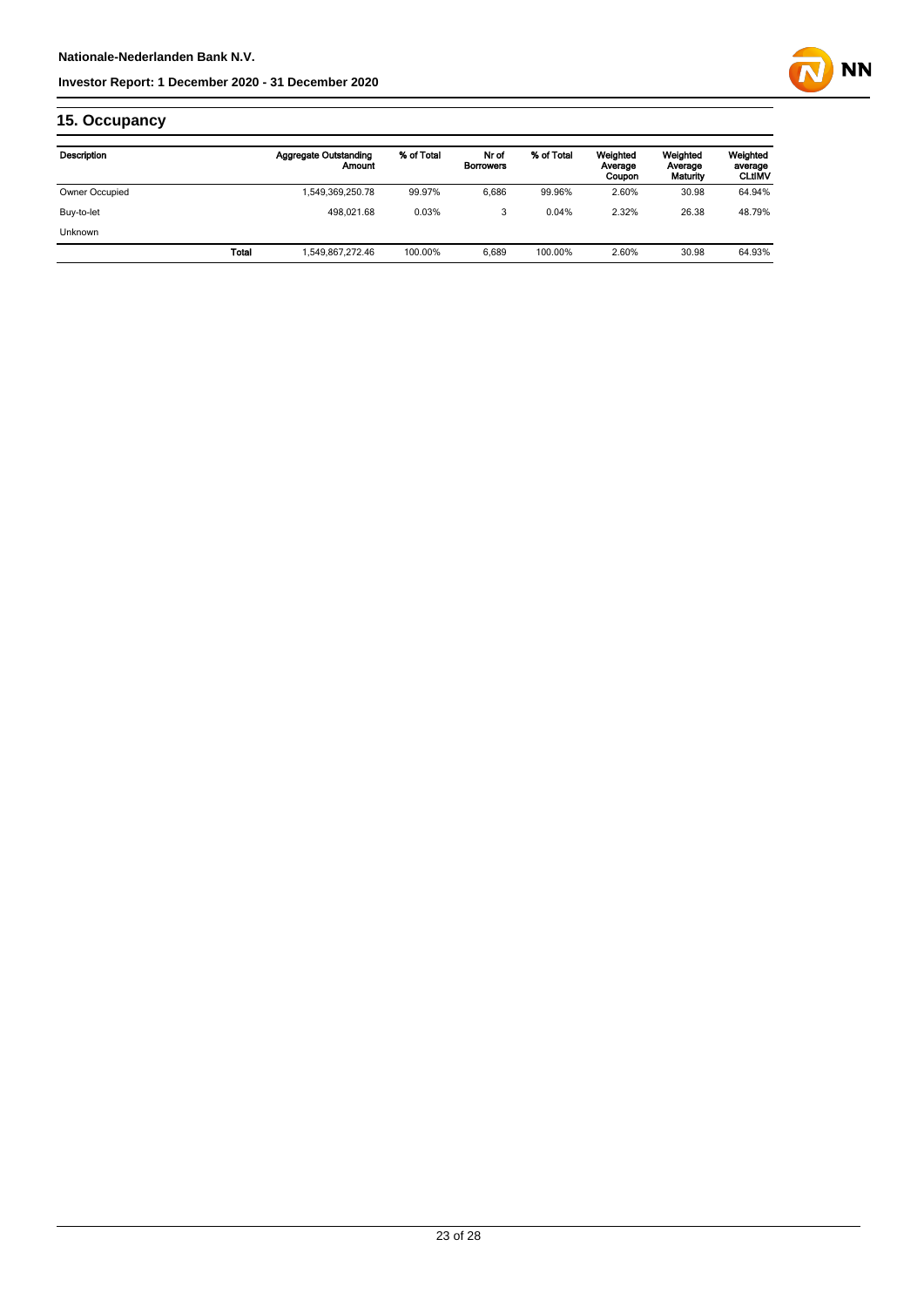

## **16. Loanpart Payment Frequency**

| Description | <b>Aggregate Outstanding</b><br><b>Amount</b> | % of Total | Nr of<br>Loanparts | % of Total | Weighted<br>Average<br>Coupon | Weighted<br>Average<br>Maturity | Weighted<br>average<br><b>CLtIMV</b> |
|-------------|-----------------------------------------------|------------|--------------------|------------|-------------------------------|---------------------------------|--------------------------------------|
| Half-yearly |                                               |            |                    |            |                               |                                 |                                      |
| Yearly      |                                               |            |                    |            |                               |                                 |                                      |
| Quarterly   |                                               |            |                    |            |                               |                                 |                                      |
| Monthly     | 1,549,867,272.46                              | 100.00%    | 15.388             | 100.00%    | 2.60%                         | 30.98                           | 64.93%                               |
| Unknown     |                                               |            |                    |            |                               |                                 |                                      |
|             | Total<br>1,549,867,272.46                     | 100.00%    | 15,388             | 100.00%    | 2.60%                         | 30.98                           | 64.93%                               |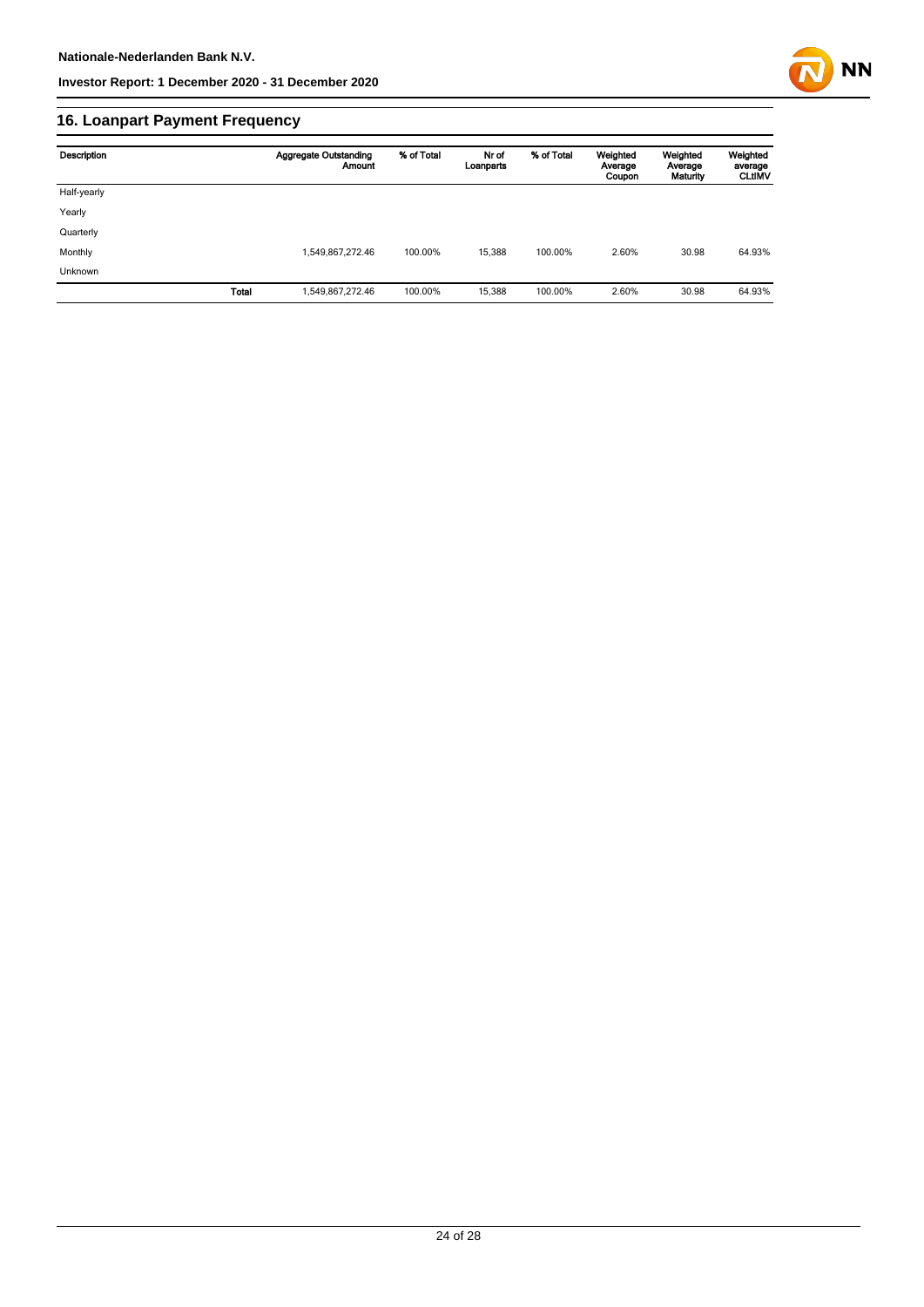

|                      |              | <b>Aggregate Outstanding</b><br>Amount | % of Total | Nr of Loans | % of Total | Weighted<br>Average<br>Coupon | Weighted<br>Average<br>Maturity | Weighted<br>average<br><b>CLtIMV</b> |
|----------------------|--------------|----------------------------------------|------------|-------------|------------|-------------------------------|---------------------------------|--------------------------------------|
| <b>NHG Guarantee</b> |              | 397,389,166.93                         | 25.64%     | 2,323       | 34.73%     | 2.44%                         | 27.45                           | 68.42%                               |
| Non-NHG Guarantee    |              | 1.152.478.105.53                       | 74.36%     | 4.366       | 65.27%     | 2.66%                         | 32.20                           | 63.73%                               |
| <b>Unknown</b>       |              |                                        |            |             |            |                               |                                 |                                      |
|                      | <b>Total</b> | 1,549,867,272.46                       | 100.00%    | 6.689       | 100.00%    | 2.60%                         | 30.98                           | 64.93%                               |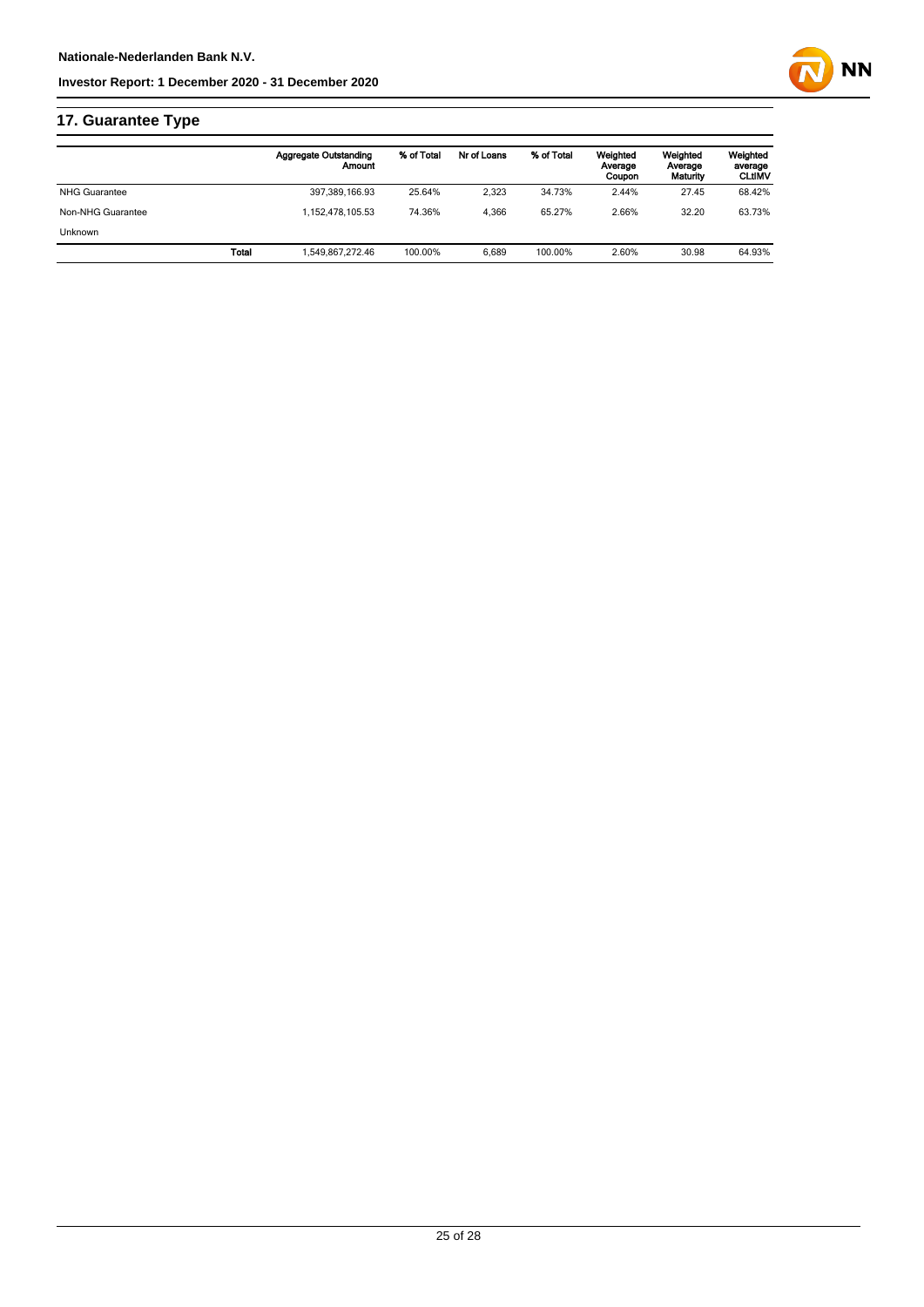#### **Glossary**



| Term                                                | <b>Definition / Calculation</b>                                                                                                                                                                                                                                                                                                                                                                                                                                                                                                                                                                                                                                                                                                                             |
|-----------------------------------------------------|-------------------------------------------------------------------------------------------------------------------------------------------------------------------------------------------------------------------------------------------------------------------------------------------------------------------------------------------------------------------------------------------------------------------------------------------------------------------------------------------------------------------------------------------------------------------------------------------------------------------------------------------------------------------------------------------------------------------------------------------------------------|
| Α                                                   | Min (a, b), where (a) is the sum of the Adjusted Current Balances and (b) is the sum of the Asset Percentage of Current Balance -/-                                                                                                                                                                                                                                                                                                                                                                                                                                                                                                                                                                                                                         |
| ACT                                                 | a (alfa) of all Mortgage Receivables;<br>Asset Cover Test;                                                                                                                                                                                                                                                                                                                                                                                                                                                                                                                                                                                                                                                                                                  |
| Adjusted Current Balance                            | The "Adjusted Current Balance" of a Mortgage Receivable is the lower of: (i) the Current Balance of such Mortgage Receivable                                                                                                                                                                                                                                                                                                                                                                                                                                                                                                                                                                                                                                |
| Asset Percentage                                    | minus a (alfa); and (ii) the LTV Cut-Off Percentage of the Indexed Valuation relating to such Mortgage Receivable, minus ß (bèta);<br>88.5% or such other percentage figure as is determined from time to time in accordance with the Asset Monitoring Agreement;                                                                                                                                                                                                                                                                                                                                                                                                                                                                                           |
|                                                     |                                                                                                                                                                                                                                                                                                                                                                                                                                                                                                                                                                                                                                                                                                                                                             |
| Assumed Mortgage Interest Rate                      | The expected mortgage interest rate to be offered by the Servicer (acting on behalf of the CBC) in relation to Mortgage Loans<br>which have an interest rate reset, which interest rate will be notified by the Servicer to the CBC and the Rating Agency from time to<br>time;                                                                                                                                                                                                                                                                                                                                                                                                                                                                             |
| <b>Available Liquidity Buffer</b>                   | means available liquid assets on reserved accounts of the CBC, plus interest payments and principal repayments from the<br>underlying assets (including derivatives) to which the CBC is contractually entitled for the following six (6) months period                                                                                                                                                                                                                                                                                                                                                                                                                                                                                                     |
| в                                                   | means the aggregate amount of all Principal Receipts on the Mortgage Receivables up to the end of the immediately preceding<br>calendar month which have not been applied in accordance with the Trust Deed;                                                                                                                                                                                                                                                                                                                                                                                                                                                                                                                                                |
| <b>Base Prospectus</b>                              | The base prospectus dated 18 June 2020 relating to the issue of soft bullet covered bonds, including any supplement and base<br>prospectus updates thereafter;                                                                                                                                                                                                                                                                                                                                                                                                                                                                                                                                                                                              |
| С                                                   | means the amounts standing to the credit of the Reserve Account;                                                                                                                                                                                                                                                                                                                                                                                                                                                                                                                                                                                                                                                                                            |
| <b>Calculation Date</b>                             | The date falling two (2) Business Days before each CBC Payment Date. The "relevant" Calculation Date in respect of any<br>Calculation Period will be the first Calculation Date falling after the end of that period and the "relevant" Calculation Date in respect<br>of any CBC Payment Date will be the last Calculation Date prior to that CBC Payment Date;                                                                                                                                                                                                                                                                                                                                                                                            |
| <b>CBC Account Bank</b>                             | BNG Bank N.V. in its capacity as CBC Account Bank under the CBC Account Agreement or its successor;                                                                                                                                                                                                                                                                                                                                                                                                                                                                                                                                                                                                                                                         |
| <b>Closing Date</b>                                 | 18 June 2020                                                                                                                                                                                                                                                                                                                                                                                                                                                                                                                                                                                                                                                                                                                                                |
| <b>Construction Deposit</b>                         | In relation to a Mortgage Loan, that part of the Mortgage Loan which the relevant Borrower requested to be disbursed into a<br>blocked account held in his name with the relevant Originator, the proceeds of which can only be applied towards construction of,<br>or improvements to, the relevant Mortgaged Asset;                                                                                                                                                                                                                                                                                                                                                                                                                                       |
| <b>Credit Rating</b>                                | An assessment of the credit worthiness of the notes or counterparties, assigned by the Rating Agency;                                                                                                                                                                                                                                                                                                                                                                                                                                                                                                                                                                                                                                                       |
| <b>Current Balance</b>                              | In relation to an Eligible Receivable at any date, the Net Outstanding Principal Amount, excluding Accrued Interest and Arrears of<br>Interest:                                                                                                                                                                                                                                                                                                                                                                                                                                                                                                                                                                                                             |
| Current Loan to Indexed Market Value (CLTIMV)       | Current Balance divided by the Indexed Valuation;                                                                                                                                                                                                                                                                                                                                                                                                                                                                                                                                                                                                                                                                                                           |
| Current Loan to Original Market Value (CLTOMV)      | Current Balance divided by the Original Market Value;                                                                                                                                                                                                                                                                                                                                                                                                                                                                                                                                                                                                                                                                                                       |
| Cut-off date                                        | The last day of the month immediately preceding the date on which the Investor Report is published;                                                                                                                                                                                                                                                                                                                                                                                                                                                                                                                                                                                                                                                         |
| D                                                   | means the aggregate outstanding principal balance of all Transferred Collateral in Substitution Assets;                                                                                                                                                                                                                                                                                                                                                                                                                                                                                                                                                                                                                                                     |
| Eligible Collateral                                 | Euro denominated cash and/or Substitution Assets;                                                                                                                                                                                                                                                                                                                                                                                                                                                                                                                                                                                                                                                                                                           |
| Index                                               | The index of increases or decreases, as the case may be, of house prices issued by the Dutch land registry (kadaster) in relation to<br>residential properties in the Netherlands;                                                                                                                                                                                                                                                                                                                                                                                                                                                                                                                                                                          |
| Indexed Valuation (with respect to ACT calculation) | In relation to any Mortgaged Asset at any date: (a) where the Original Market Value of that Mortgaged Asset is equal to or greater<br>than the Price Indexed Valuation as at that date, the Price Indexed Valuation; or (b) where the Original Market Value of that<br>Mortgaged Asset is less than the Price Indexed Valuation as at that date, the Original Market Value plus 90% (or, if a different<br>percentage is required or sufficient from time to time for the Covered Bonds to qualify as "covered bonds" as defined in the Capital<br>Requirements Directive and the Issuer wishes to apply such different percentage, then such different percentage) of the difference<br>between the Price Indexed Valuation and the Original Market Value; |
| Interest Rate Fixed Period                          | Period for which the current interest rate on the Mortgage Receivable remains unchanged;                                                                                                                                                                                                                                                                                                                                                                                                                                                                                                                                                                                                                                                                    |
| Interest Rate Swap                                  | An interest rate swap transaction that forms part of an Interest Swap Agreement.                                                                                                                                                                                                                                                                                                                                                                                                                                                                                                                                                                                                                                                                            |
| Interest Reserve Required Amount                    | means an amount equal to (A) the positive difference, if any, between (i) the aggregate amount of Scheduled Interest for all Series<br>outstanding and (ii) the aggregate amount of interest to be received under the Transferred Assets up to the relevant final maturity<br>date taking into account their respective contractual amortisation profile less in respect of each Savings Mortgage Receivable<br>which is subject to a Participation, an amount equal to the net amount received or recovered multiplied by the applicable<br>Participation Fraction;                                                                                                                                                                                        |
| <b>IRS</b>                                          | Interest Rate Swap;                                                                                                                                                                                                                                                                                                                                                                                                                                                                                                                                                                                                                                                                                                                                         |
| Issuer                                              | Nationale-Nederlanden Bank N.V., a public company with limited liability (naamloze vennootschap) organised under the laws of the<br>Netherlands and established in The Haque, the Netherlands:                                                                                                                                                                                                                                                                                                                                                                                                                                                                                                                                                              |
| L                                                   | For each Mortgage Receivable its Current Balance minus the LTV Cut-Off Percentage of its Indexed Valuation provided that if the<br>result is negative, L shall be zero and if the result exceeds $\alpha$ (alpha), L shall equal $\alpha$ (alpha);                                                                                                                                                                                                                                                                                                                                                                                                                                                                                                          |
| Legally Required Minimum OC                         | Means the minimum level of overcollateralization of 5% or such other percentage as may be required from time to time by the CB<br>Regulations. This means that the total outstanding balance of the cover assets in the pool must be 105% of the total amount of                                                                                                                                                                                                                                                                                                                                                                                                                                                                                            |
| Loan Part(s)                                        | outstanding covered bonds (both excluding accrued interest);<br>One or more of the loan parts (leningdelen) of which a Mortgage Loan consists;                                                                                                                                                                                                                                                                                                                                                                                                                                                                                                                                                                                                              |
| LTV Cut-Off indexed valuation %                     | 80 % for all Mortgage Receivables or such other percentage as may be notified to the Rating Agency from time to time in respect of<br>the relevant Mortgage Receivables, or such lower percentage as is (a) required from time to time for Covered Bonds to qualify as<br>covered bonds as defined in the Capital Requirements Directive or (b) otherwise determined from time to time in accordance with<br>the Asset Monitoring Agreement;                                                                                                                                                                                                                                                                                                                |
| Mandatory Liquidity Required Amount                 | means the higher of (i) zero and (ii) an amount equal to the amount which is at such time required to be maintained by the CBC to<br>ensure compliance with article 40g of the Decree after taking into account any certain amounts standing to the credit of the CBC<br>Account and the Reserve Account as permitted to be taken into account pursuant to article 40g of the Decree and any other<br>amounts (whether held or generated and) permitted to be taken into account pursuant to article 40g of the Decree, (in each case all<br>as calculated on each relevant Calculation Date for the relevant period prescribed by article 40g of the Decree);                                                                                              |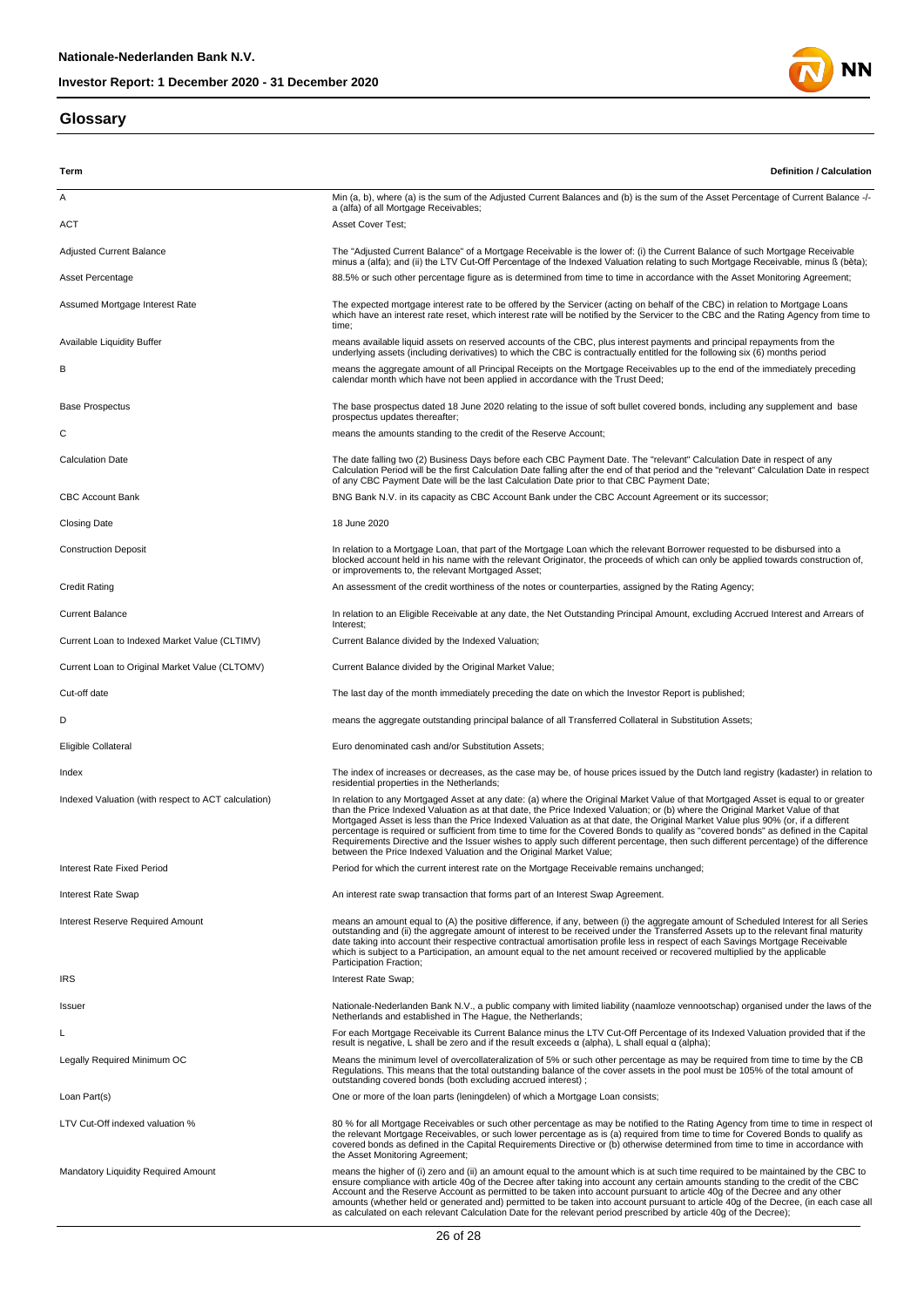

| Term                             | <b>Definition / Calculation</b>                                                                                                                                                                                                                                                                                                                                                                                                                                                                                                                                                                                                                                                                                                                                                                                                                                                                                                                              |
|----------------------------------|--------------------------------------------------------------------------------------------------------------------------------------------------------------------------------------------------------------------------------------------------------------------------------------------------------------------------------------------------------------------------------------------------------------------------------------------------------------------------------------------------------------------------------------------------------------------------------------------------------------------------------------------------------------------------------------------------------------------------------------------------------------------------------------------------------------------------------------------------------------------------------------------------------------------------------------------------------------|
| <b>Maturity Date</b>             | In respect of a Series of Covered Bonds, the date on which the Covered Bonds of such Series are expected to be redeemed at<br>their Principal Amount Outstanding in accordance with the Conditions, as specified in the relevant Final Terms, which date falls no<br>more than 47 years after the Issue Date of such Series.                                                                                                                                                                                                                                                                                                                                                                                                                                                                                                                                                                                                                                 |
| Net Outstanding Principal Amount | In relation to a Mortgage Receivable, at any date, the Outstanding Principal Amount of the relevant Mortgage Loan less (A) if it is a<br>Savings Mortgage Loan or a Savings Investment Mortgage Loan subject to an Insurance Savings Participation, an amount equal to<br>the Insurance Savings Participation on such date and (B) if it is a Bank Savings Mortgage Loan subject to a Bank Savings<br>Participation, an amount equal to the Bank Savings Participation on such date;                                                                                                                                                                                                                                                                                                                                                                                                                                                                         |
| <b>NHG</b>                       | Nationale Hypotheek Garantie: guarantees (""borgtochten"") issued by Stichting Waarborgfonds Eigen Woningen under the terms<br>and conditions of the Nationale Hypotheek Garantie, as amended from time to time;                                                                                                                                                                                                                                                                                                                                                                                                                                                                                                                                                                                                                                                                                                                                             |
| NHG Loan                         | A Mortgage Loan that has the benefit of an NHG guarantee;                                                                                                                                                                                                                                                                                                                                                                                                                                                                                                                                                                                                                                                                                                                                                                                                                                                                                                    |
| Nominal OC                       | The Net Outstanding Principal Amount of all Mortgage Receivables, excluding any Defaulted Receivables, plus (b) the Collateral<br>Market Value of all Transferred Collateral in the form of Substitution Assets plus (c) the cash standing to the credit of the CBC<br>Transaction Account(s), excluding Swap Collateral minus the aggregate Principal Amount Outstanding of the Covered Bonds at the<br>end of such calendar month divided by the aggregate Principal Amount Outstanding of the Covered Bonds at the end of such<br>calendar month;                                                                                                                                                                                                                                                                                                                                                                                                         |
| Non NHG Loan                     | A Mortgage Loan that does not have the benefit of an NHG Guarantee;                                                                                                                                                                                                                                                                                                                                                                                                                                                                                                                                                                                                                                                                                                                                                                                                                                                                                          |
| Occupancy                        | The way the Mortgaged Asset is used (e.g. owner occupied);                                                                                                                                                                                                                                                                                                                                                                                                                                                                                                                                                                                                                                                                                                                                                                                                                                                                                                   |
| Original Market Value            | In relation to any Mortgaged Asset the market value (marktwaarde) given to that Mortgaged Asset by the most recent valuation<br>addressed to the Transferor that transferred the relevant Mortgage Receivable to the CBC or, as applicable, the foreclosure value<br>(executiewaarde) given to that Mortgaged Asset by the most recent valuation addressed to the Transferor that transferred the<br>relevant Mortgage Receivable to the CBC, divided by 0.90 or such other factor as required from time to time by the applicable rules<br>and regulations or any internal requirement of the Transferor in relation thereto;                                                                                                                                                                                                                                                                                                                               |
| Originator                       | Nationale-Nederlanden Levensverzekering Maatschappij N.V. or Nationale-Nederlanden Bank N.V.                                                                                                                                                                                                                                                                                                                                                                                                                                                                                                                                                                                                                                                                                                                                                                                                                                                                 |
| Outstanding Principal Amount     | In respect of a Relevant Mortgage Receivable, on any date the (then remaining) aggregate principal sum ("hoofdsom") due by the<br>relevant Borrower under the relevant Mortgage Loan, including any Further Advance Receivable transferred to the CBC and, after<br>foreclosure of the Relevant Mortgage Receivable resulting in a loss being realised, zero;                                                                                                                                                                                                                                                                                                                                                                                                                                                                                                                                                                                                |
| Participation Fraction           | means interest and fees and other amounts received by the CBC in respect of the Mortgage Receivables, other than Principal<br>Receipts and less in respect of each Savings Mortgage Receivable which is subject to a Participation, an amount equal to the net<br>amount received or recovered multiplied by the Participation divided by the Outstanding Principal Amount of such Savings<br>Mortgage Receivable;                                                                                                                                                                                                                                                                                                                                                                                                                                                                                                                                           |
| Performing Loans                 | Mortgage Loans which are current and therefore do not show any arrears;                                                                                                                                                                                                                                                                                                                                                                                                                                                                                                                                                                                                                                                                                                                                                                                                                                                                                      |
| Price Indexed Valuation          | In relation to any property at any date means the Original Market Value of that property increased or decreased as appropriate by<br>the increase or decrease in the Index since the date of the Original Market Value;                                                                                                                                                                                                                                                                                                                                                                                                                                                                                                                                                                                                                                                                                                                                      |
| Rating Agency                    | Standard & Poors Credit Market Services Europe Limited;                                                                                                                                                                                                                                                                                                                                                                                                                                                                                                                                                                                                                                                                                                                                                                                                                                                                                                      |
| Remaining Tenor                  | The time in years from the end of the reporting period to the maturity date of a Mortgage Loan;                                                                                                                                                                                                                                                                                                                                                                                                                                                                                                                                                                                                                                                                                                                                                                                                                                                              |
| Reserve Account Required Amount  | means (a) until the occurrence of a Reserve Account Trigger Event: an amount equal to the Mandatory Liquidity Required Amount<br>and (b) following the occurrence of a Reserve Account Trigger Event: an amount equal to the higher of (i) the Mandatory Liquidity<br>Required Amount and (ii) the Reserve Trigger Required Amount;                                                                                                                                                                                                                                                                                                                                                                                                                                                                                                                                                                                                                          |
| Reserve Trigger Required Amount  | means an amount equal to (a) the aggregate for all Series of the aggregate Scheduled Interest for each such Series due in the next<br>three following CBC Payment Periods (to the extent that no Swap has been entered into in relation to any Series) plus (b) the<br>anticipated aggregate amount payable in the next three following CBC Payment Periods in respect of the items referred to in<br>paragraphs (a) up to and including (d) of the CBC Priority of Payments, as calculated on each relevant Calculation Date;                                                                                                                                                                                                                                                                                                                                                                                                                               |
| Seasoning                        | Number of years since the origination of the Mortgage Loan Parts to the end of the Reporting Period;                                                                                                                                                                                                                                                                                                                                                                                                                                                                                                                                                                                                                                                                                                                                                                                                                                                         |
| Series                           | A Tranche of Covered Bonds together with any further Tranche or Tranches of Covered Bonds expressed to be consolidated and<br>form a single series with the Covered Bonds of the original Tranche and the terms of which are identical (save for the Issue Date<br>and/or the Interest Commencement Date but including as to whether or not the Covered Bonds are listed);                                                                                                                                                                                                                                                                                                                                                                                                                                                                                                                                                                                   |
| Set-Off                          | Claim that corresponds to a debt to the same borrower, which is not covered by the DGS;                                                                                                                                                                                                                                                                                                                                                                                                                                                                                                                                                                                                                                                                                                                                                                                                                                                                      |
| <b>Substitution Assets</b>       | means the classes of assets denominated in euro from time to time eligible under the CRR and/or the Wft to collateralise covered<br>bonds including (on the date of this Base Prospectus) and subject to certain limitations:(a) exposures to or quaranteed by central<br>governments, central banks or international organisations in accordance with article 129(1)(a) CRR;(b) exposures to or quaranteed<br>by public sector entities, regional governments or local authorities in accordance with article 129(1)(b) CRR;(c) exposures to<br>institutions in accordance with article 129(1)(c) CRR; and (d) exposures for which DNB has waived the application of article 129(1)<br>(c) CRR in accordance with article 129(1) CRR third paragraph, which assets on an aggregate basis are subject to a limit of 20 per<br>cent., or such other percentage as required under the Wft, of the aggregate Principal Amount Outstanding of the Covered Bonds; |
| <b>Transferred Collateral</b>    | means any Eligible Collateral transferred or purported to be transferred to the CBC pursuant to the Guarantee Support Agreement,<br>to the extent not redeemed, retransferred, sold or otherwise disposed of by the CBC;                                                                                                                                                                                                                                                                                                                                                                                                                                                                                                                                                                                                                                                                                                                                     |
| Ζ                                | An amount equal to the Interest Cover Required Amount                                                                                                                                                                                                                                                                                                                                                                                                                                                                                                                                                                                                                                                                                                                                                                                                                                                                                                        |
| α (alfa)                         | Gross set-off as determined according to Asset Monitoring Agreement;                                                                                                                                                                                                                                                                                                                                                                                                                                                                                                                                                                                                                                                                                                                                                                                                                                                                                         |
| $\beta$ (beta)                   | For each Mortgage Receivable the lower of (i) the LTV Cut-Off percentage of its indexed valuation and (ii) a minus L                                                                                                                                                                                                                                                                                                                                                                                                                                                                                                                                                                                                                                                                                                                                                                                                                                         |